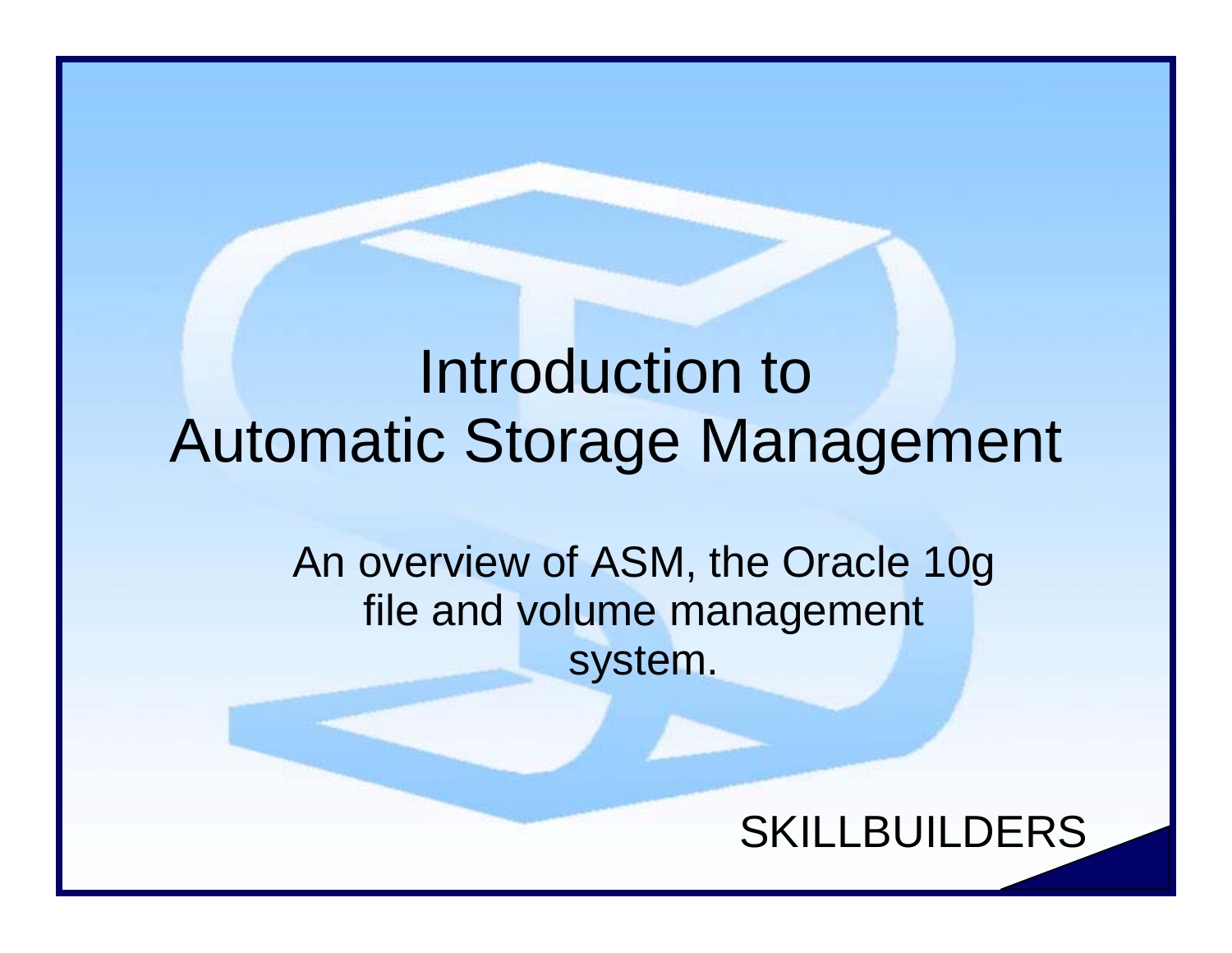### **Topics**

- ¾ Introduction to ASM
- $\triangleright$  Benefits
- ¾ Architecture
- ¾ Installation tips
- **≻ Starting ASM**
- ¾ ASM Disks, Diskgroups and Failgroups
- ¾ Managing ASM with asmcmd
- ¾ ASM from the Database Instance
- **≻ ASM and SAN Tips**
- © 2005-2006 SkillBuilders, Inc. ¾ Miscellaneous Release 2 enhancements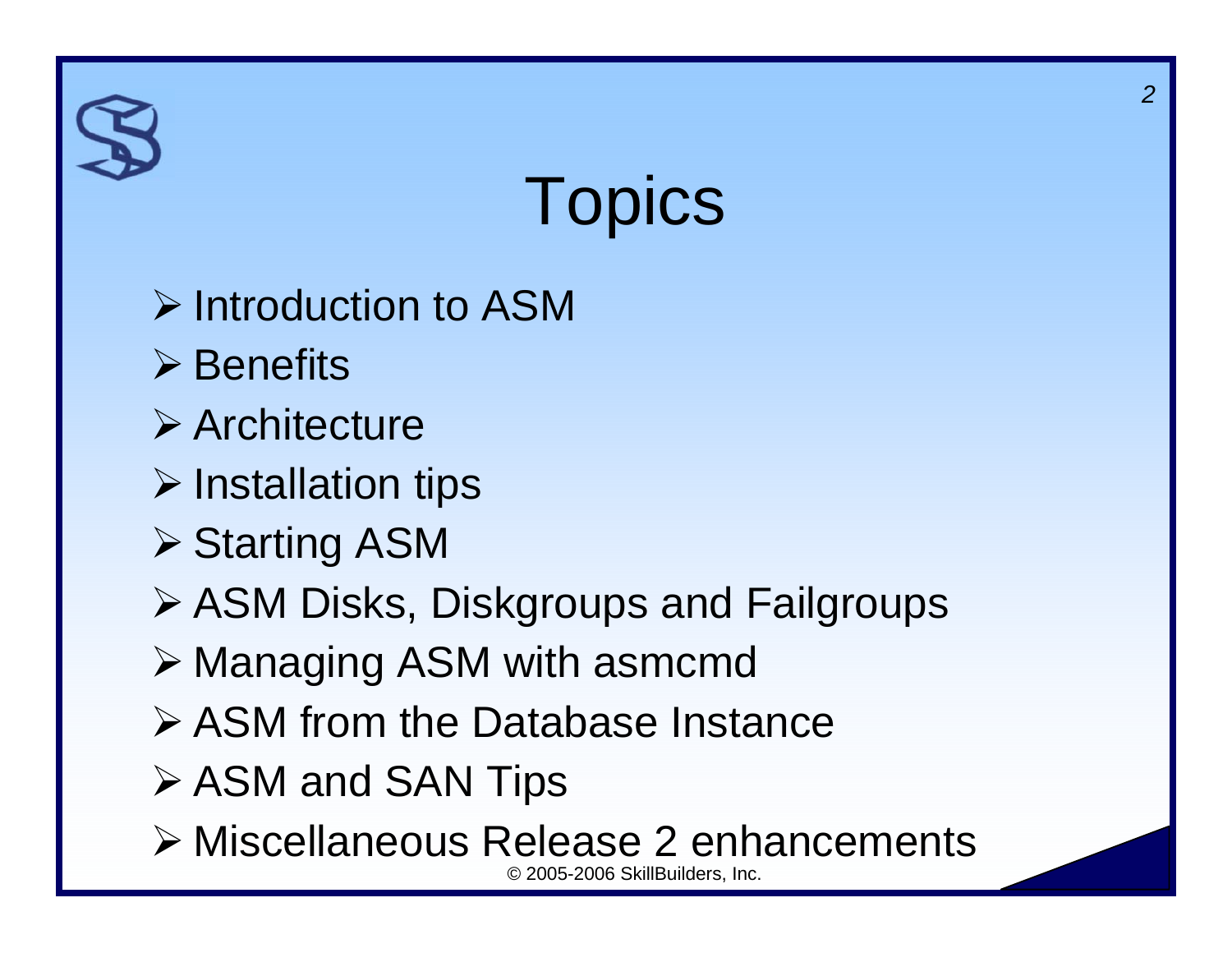#### What is ASM?...

¾ ASM = *Automatic* Storage Management ¾ It does lots of storage-related things for you ¾ Built-in "database file system" ¾ Storage for database-related things only ¾ Tables, indexes, tempfiles, backup sets, control files, parameter files, redo logs, archive logs, dump sets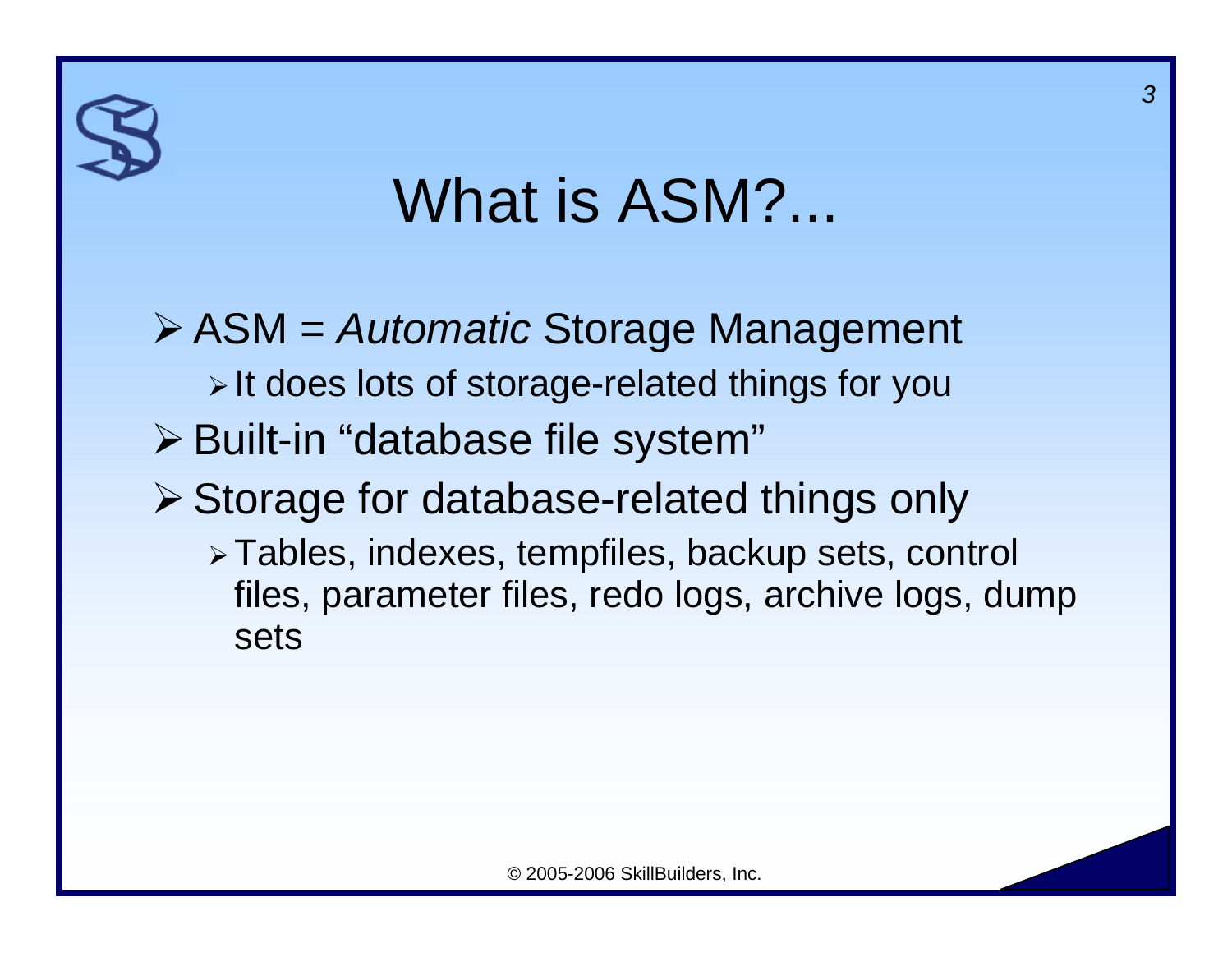#### ...What is ASM?

#### ¾ Mirrors and stripes data (RAID 1+0)

- $\triangleright$  Mirrored stripes
- ¾ Good R/W performance
- ¾ Good availability
	- ¾ Loss of disk causes background rebalance operation to remirror stripes on available space

#### $\triangleright$  Works with

- ¾ Single server or RAC environments
- ¾ NAS / SAN or DAS devices
- ¾ Can turn off ASM mirror use NAS
- $\triangleright$  Bundled with database in kernel

© 2005-2006 SkillBuilders, Inc.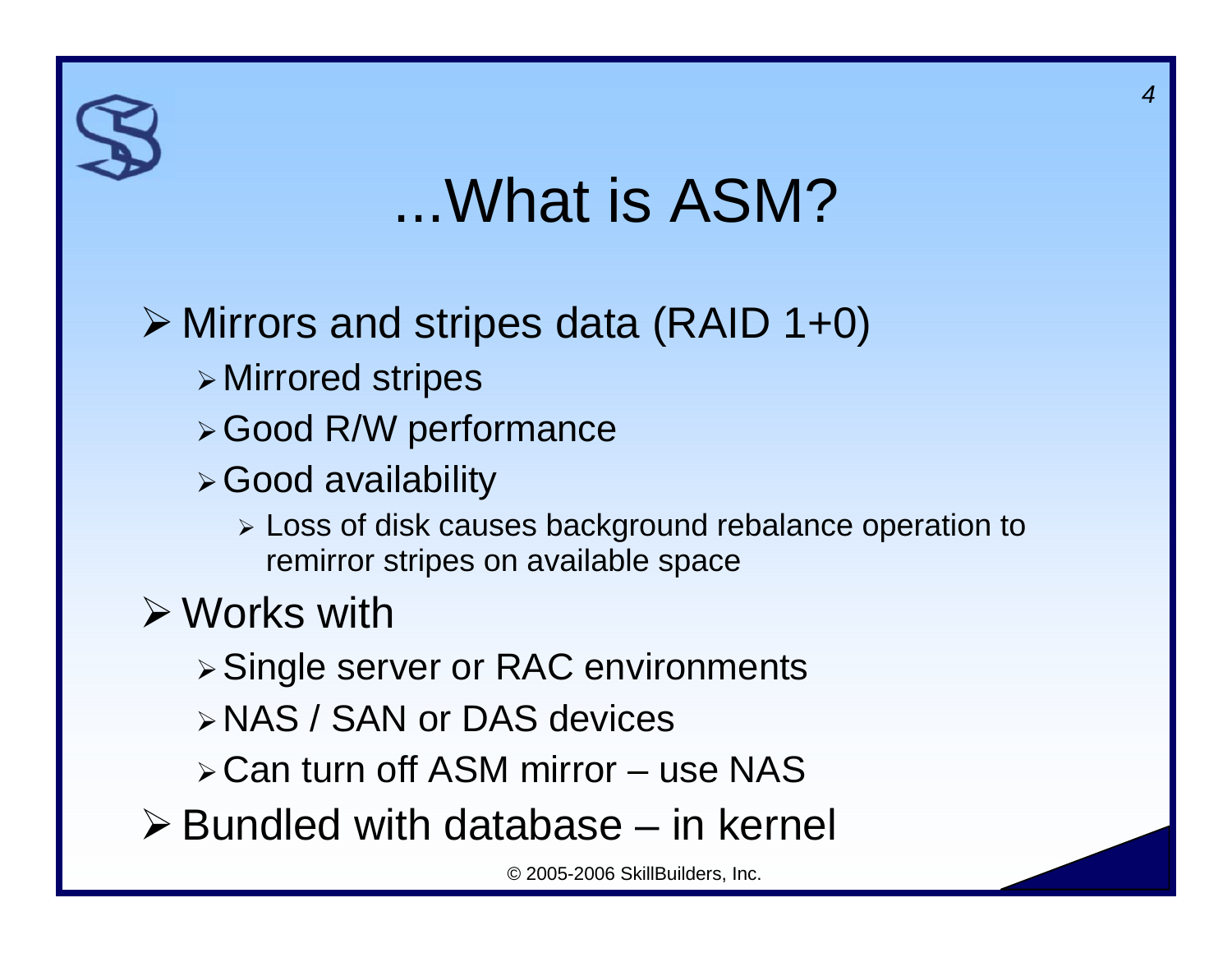### Benefits of ASM...

 $\triangleright$  Simpler administration <sup>¾</sup>Manage small number of disk groups ¾ Not hundreds / thousands of datafiles ¾ ASM balances IO load  $\triangleright$  Dynamic parallel load balancing  $\triangleright$  Helps prevent hot spots ¾ IO spread evenly across available disks ¾ Control for intrusiveness of rebalance operations ¾ See ASM\_POWER\_LIMIT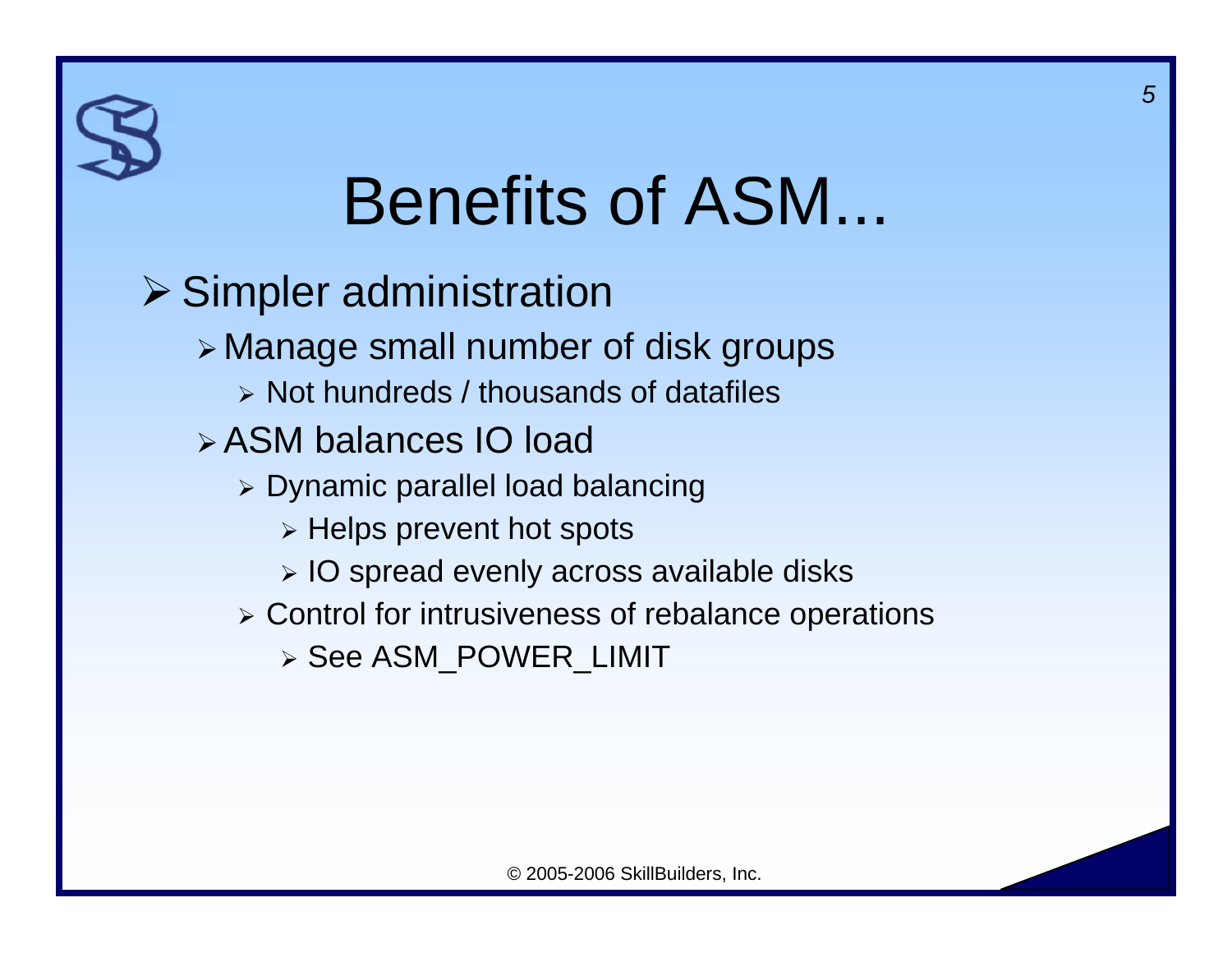#### ...Benefits of ASM...

#### ¾ Performance

¾ Raw device performance ¾ Without raw device management ¾ Oracle TPC tests using ASM ¾ Redundancy **≽2 or 3 way mirroring**  $\triangleright$  Or use hardware mirroring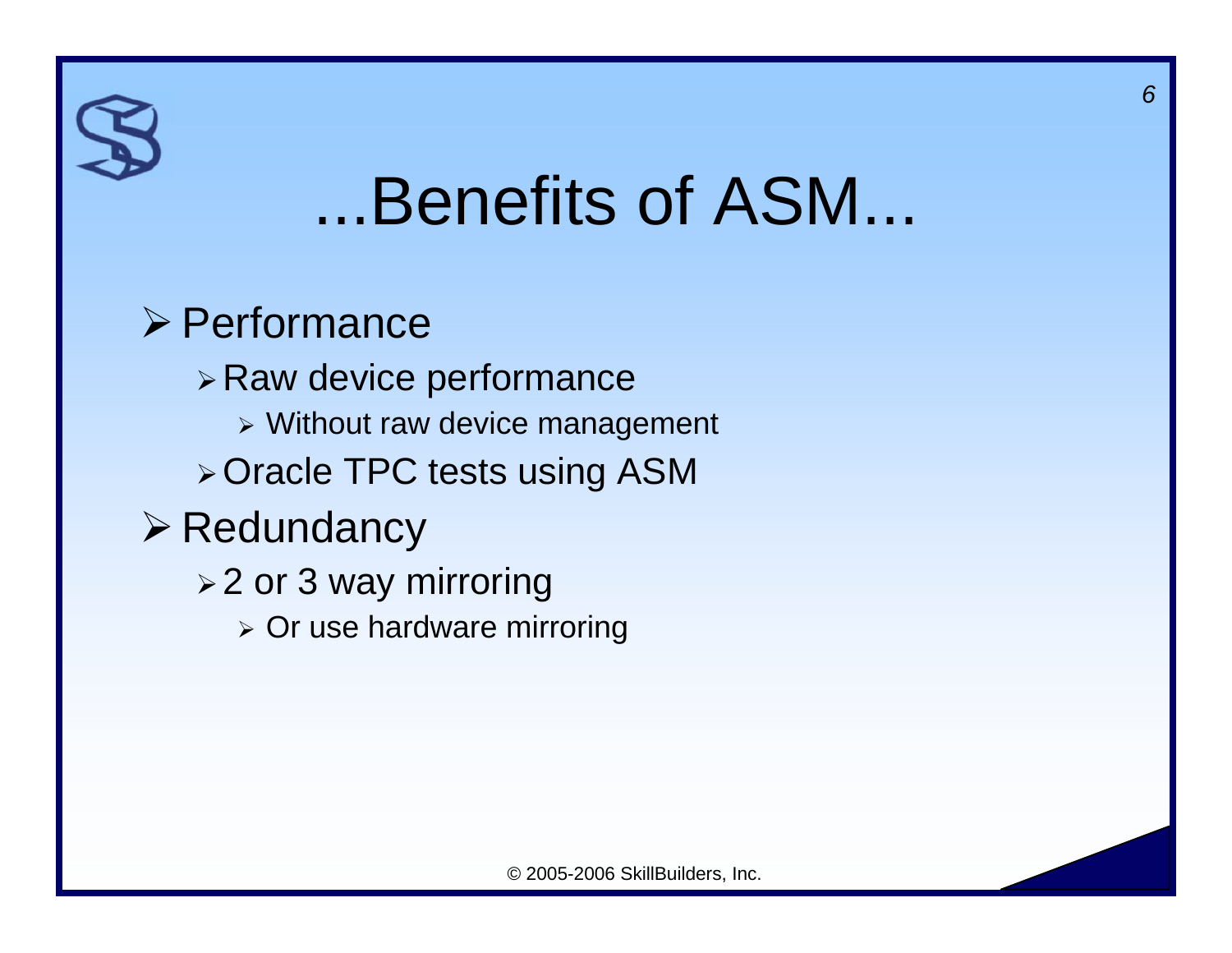#### ...Benefits of ASM

¾ High Availability ¾ Add / remove drives online

- ¾Move files online
- ¾ Automatic, controllable, online rebalancing
- $\triangleright$  Bundled with database  $\triangleright$  SE1, SE and EE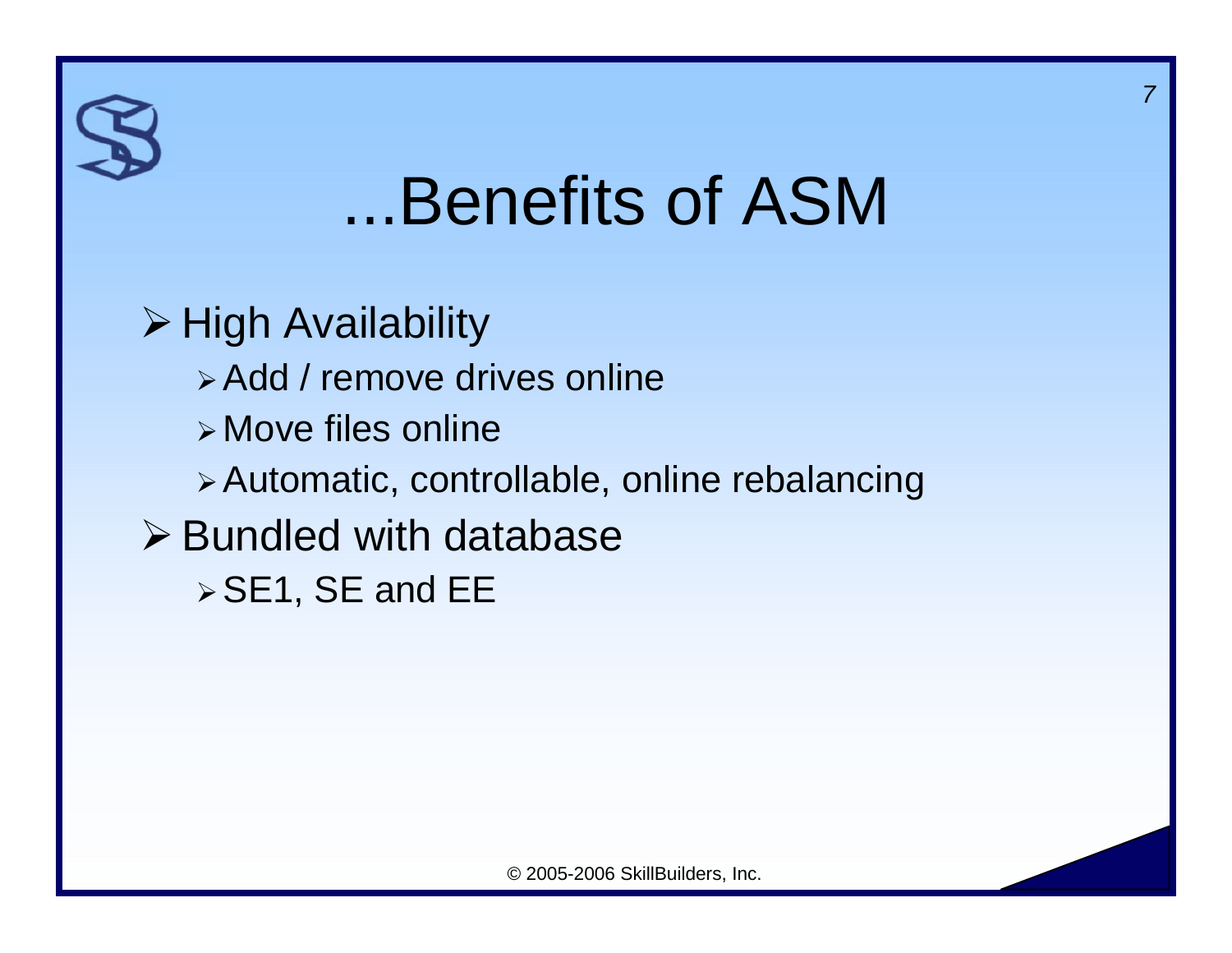#### Automated S.A.M.E.

#### $\triangleright$  S.A.M.E.

- ¾ "Stripe and Mirror Everything"
- ¾ Striping to balance I/O load
	- ¾ Good performance
	- ¾ Uses optimal stripe size for Oracle datafiles
	- ¾ Typically 1MB
	- ¾ 128k stripe for control files
- ¾ Mirroring for redundancy, availability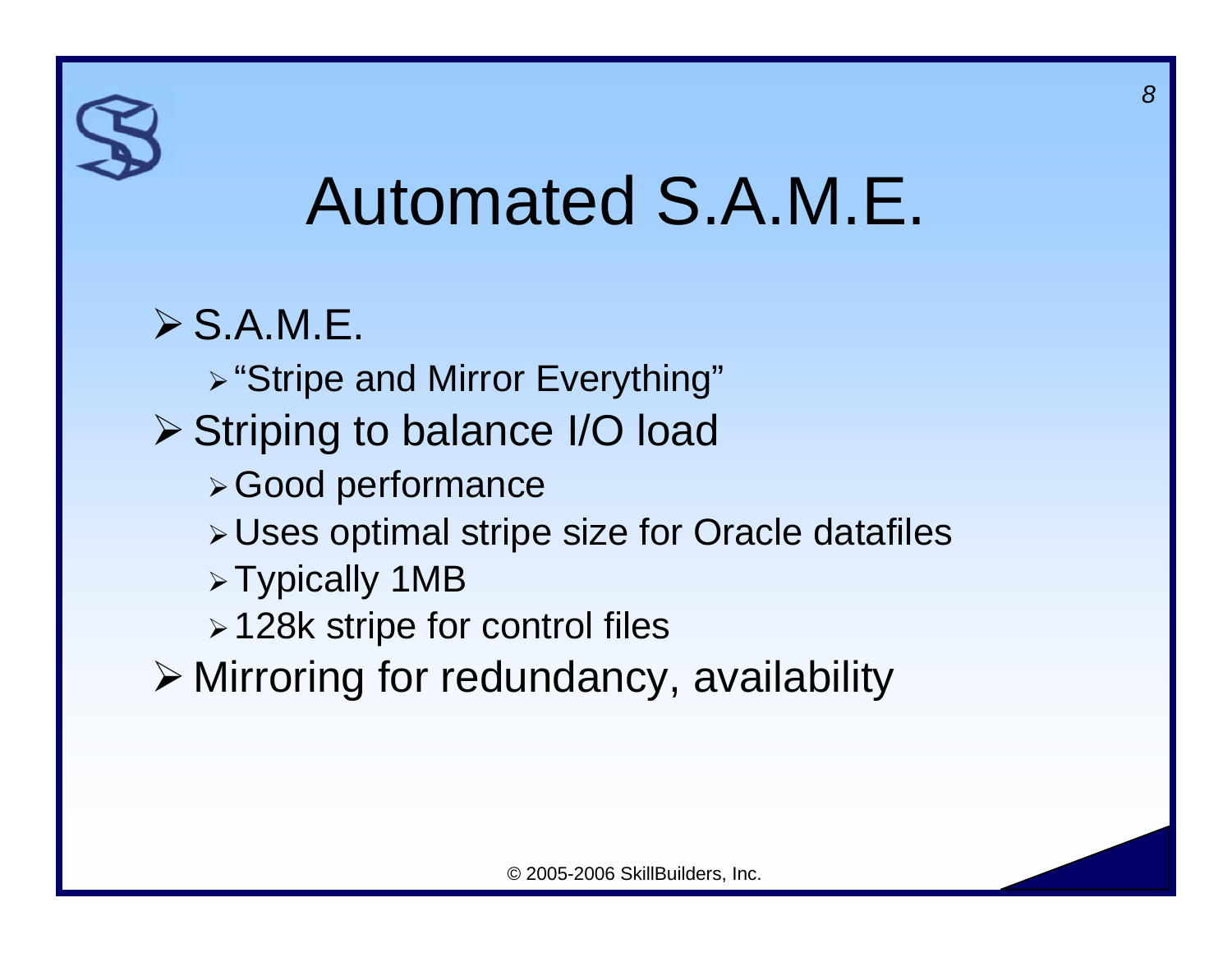### Other Points...

#### ¾ ASM built on top of raw devices

- ¾ Don't use on top of other file systems
	- $\triangleright$  Except maybe for testing
	- ¾ Undoc'd parameter \_asm\_allow\_only\_raw\_disks
- ¾ Raw performance w/o raw management
- ¾ Can coexist with other file management techniques
	- ¾ Can migrate incrementally
	- ¾ 10g DBMS\_FILE\_TRANSER can be used
	- ¾ RMAN commands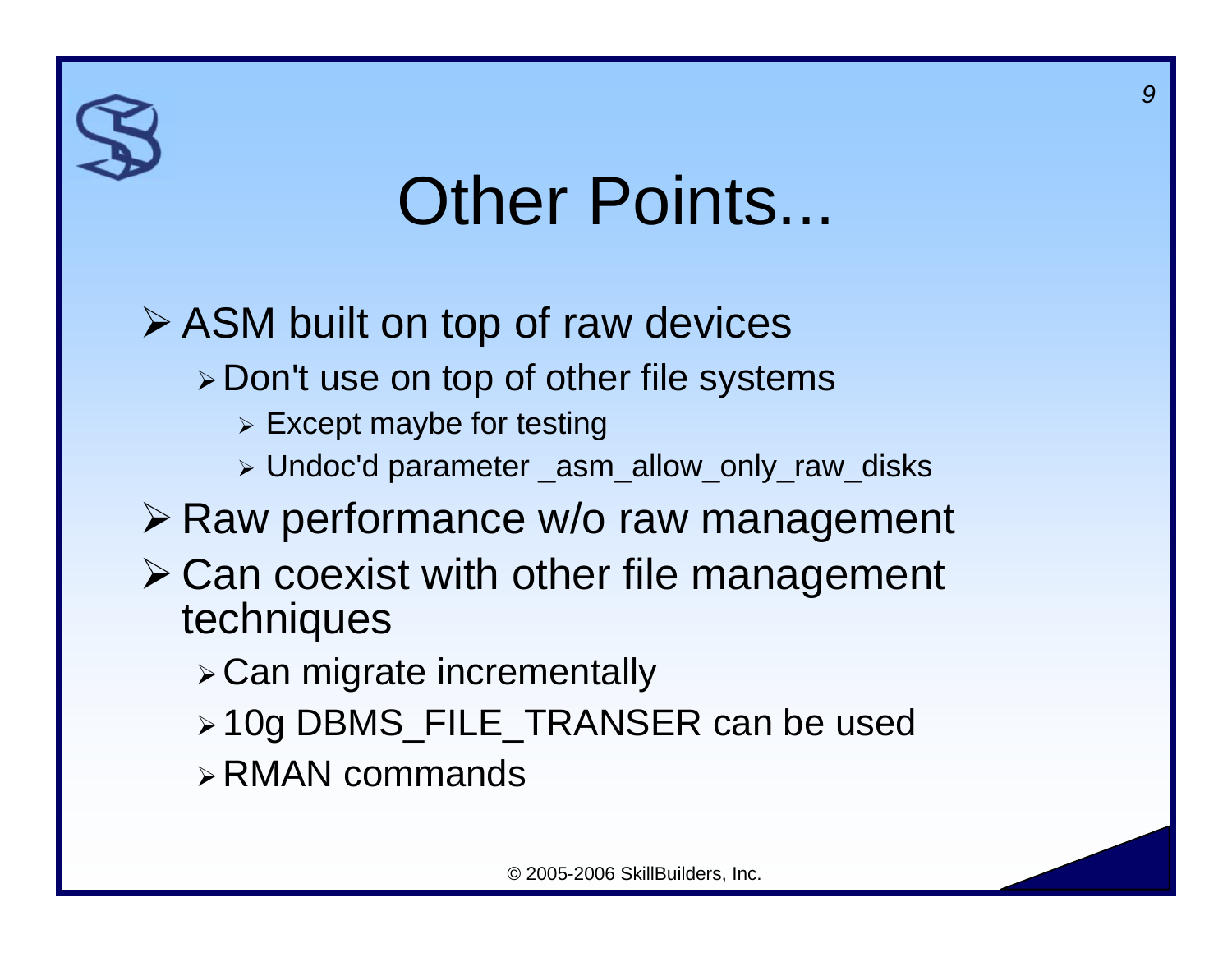#### ...Other Points

*10*

¾ ASM files are *not* visible to OS <sup>¾</sup>Use RMAN to backup ¾ 10g "BIGFILES" are designed for ASM ¾ Or another striping solution ¾ OEM provides nice management interface ¾ ASM complements Oracle9i Managed Files

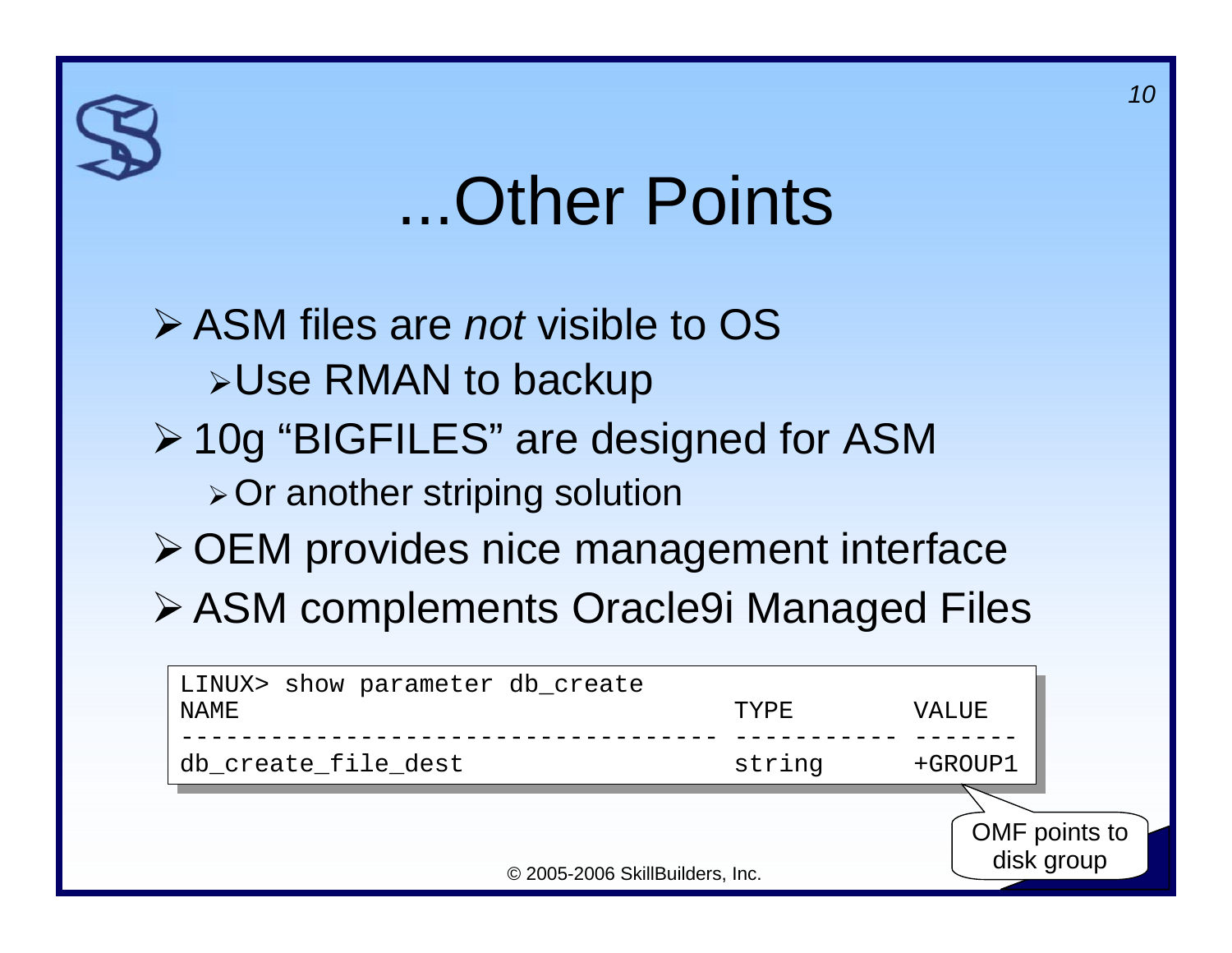#### The ASM Instance...

- ¾ *One ASM instance required on server* ¾ *One ASM instance per node in RAC* ¾ *A separate instance from DB instance* ¾ *See parameter INSTANCE\_TYPE=+ASM* ¾ *ASM instance services one or more database instances on a node*¾ *Requires approximately 100MB memory*
	- ¾*Memory requirements said to be static*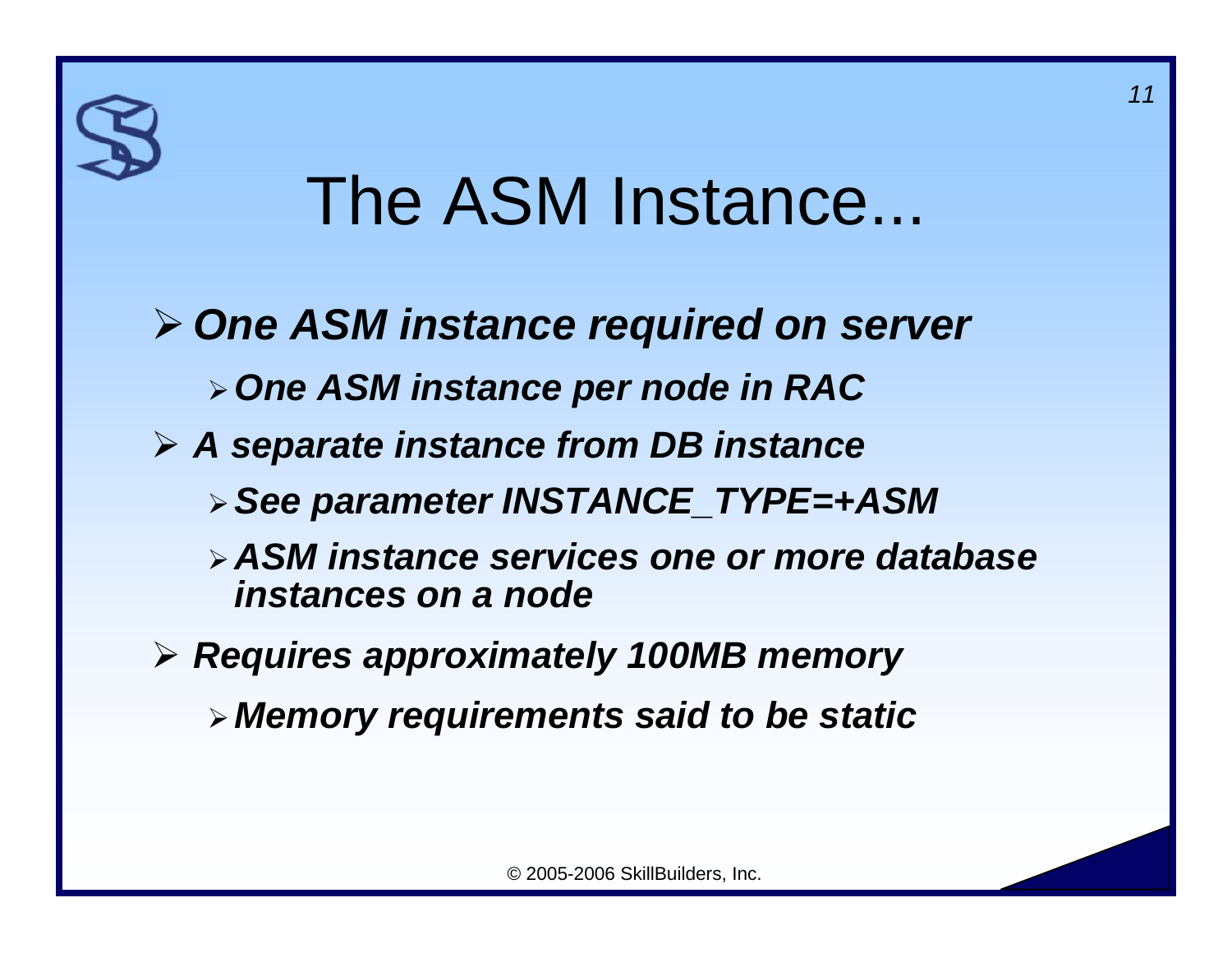### ...The ASM Instance...

- ¾ Manages diskgroup metadata
	- ¾ Diskgroup is group of physical disks / LUNs
- ¾ Each physical Oracle server has one ASM instance
	- ¾ Used by all database instances on server
	- ¾ Each node in RAC cluster has 1 ASM instance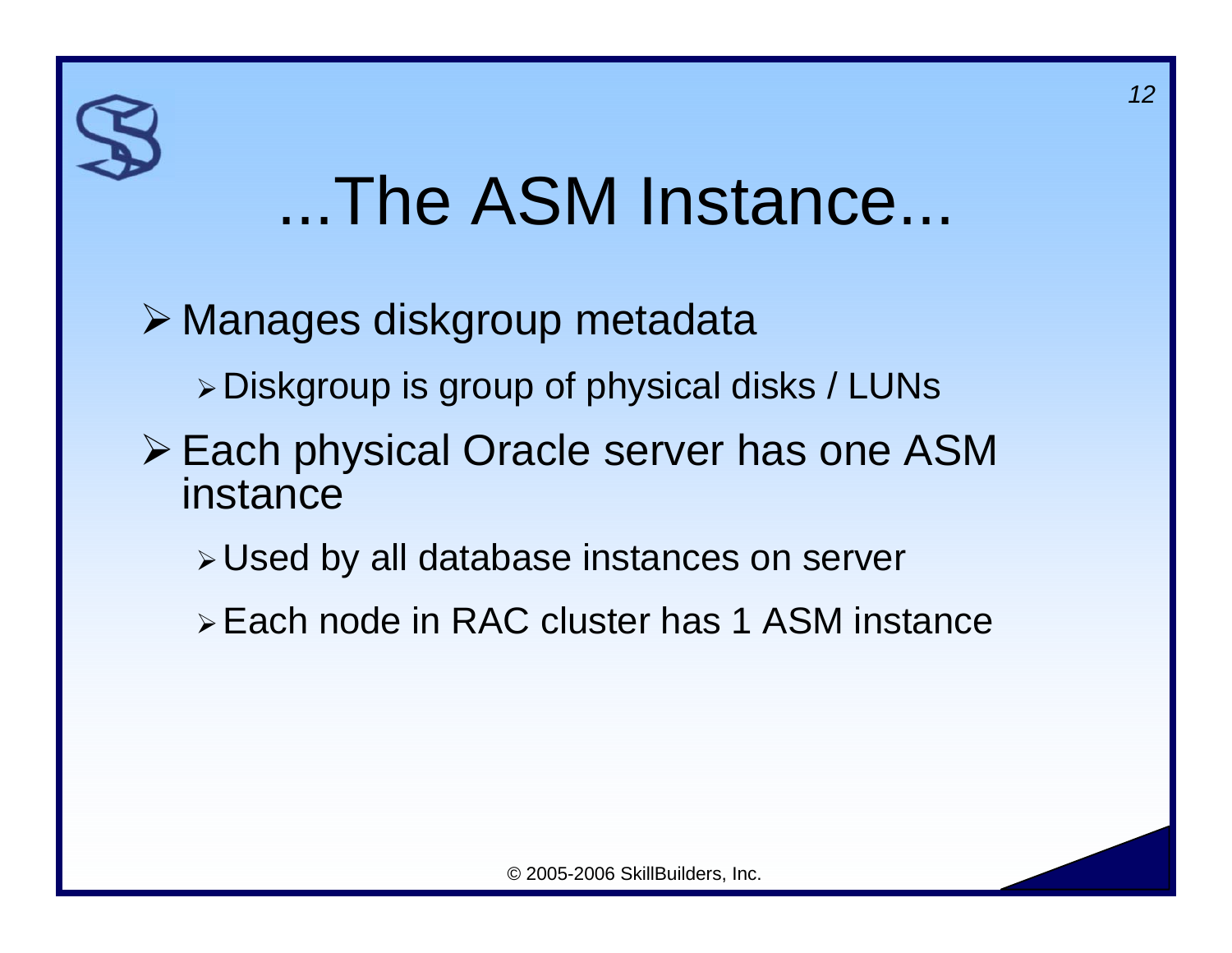#### ...The ASM Instance

#### ¾ *Starts background processes to manage ASM disk metadata*

- ¾ *RBAL*
- ¾ *ARBn*
- ¾ *GMON*
- ¾ *ASM instance has no database*
	- ¾ *No datafiles, control file, log files*
	- ¾ *ASM disk metadata triple-mirrored on ASM disks*
	- ¾ Metadata backed up with database backups
	- ¾ *No need for separate ASM backups*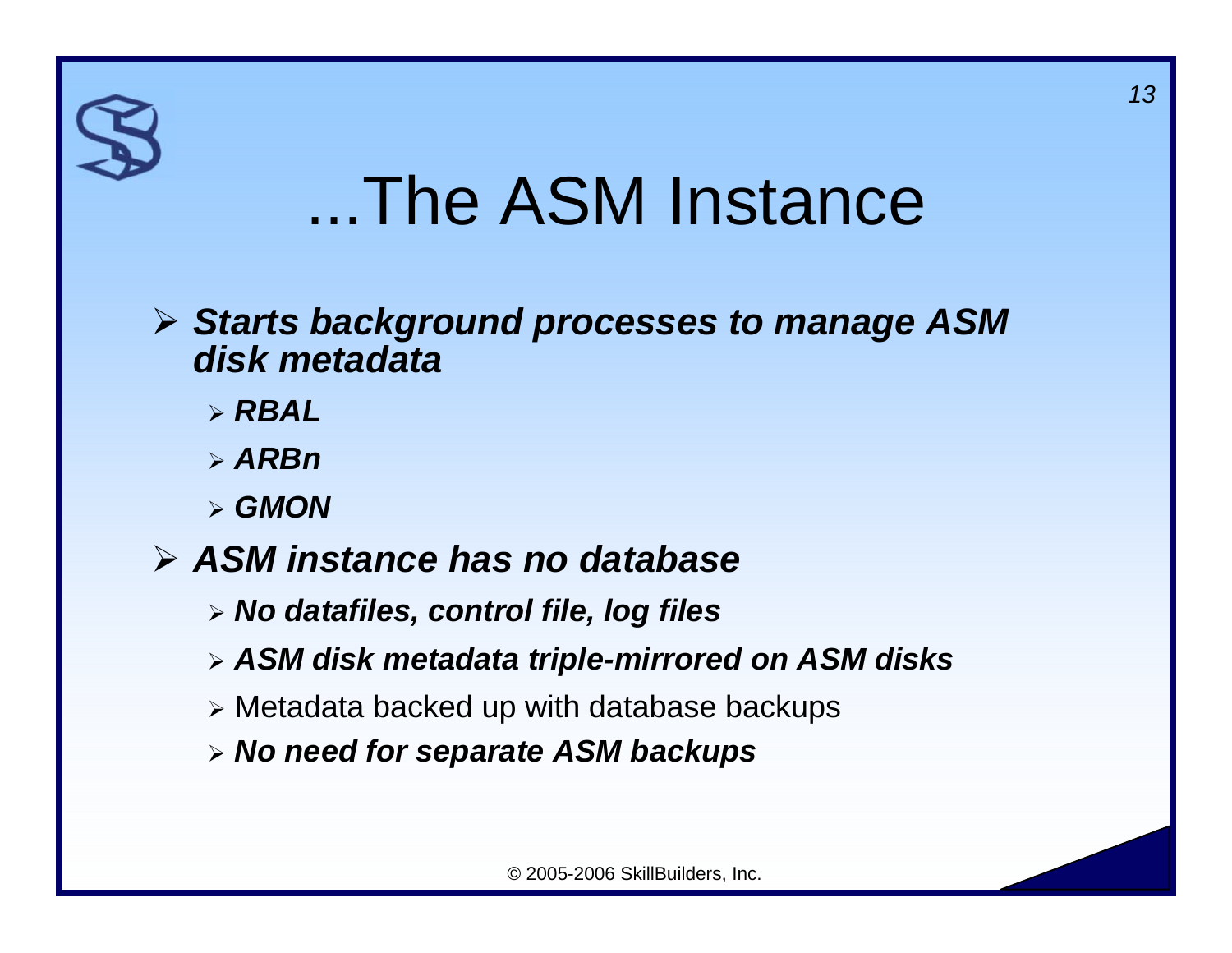### ASM Install Tips

¾ DBCA can ¾ Create ASM instance only  $\triangleright$  Even if server already contains DB ¾ Create ASM and database instance ¾ Create database using existing ASM instance ¾ Consider putting in ASM separate home ¾ Patch separately ¾ Give ASM raw disks to discover ¾ See the ASM\_DISKSTRING parameter **≻ CSS required** 

R2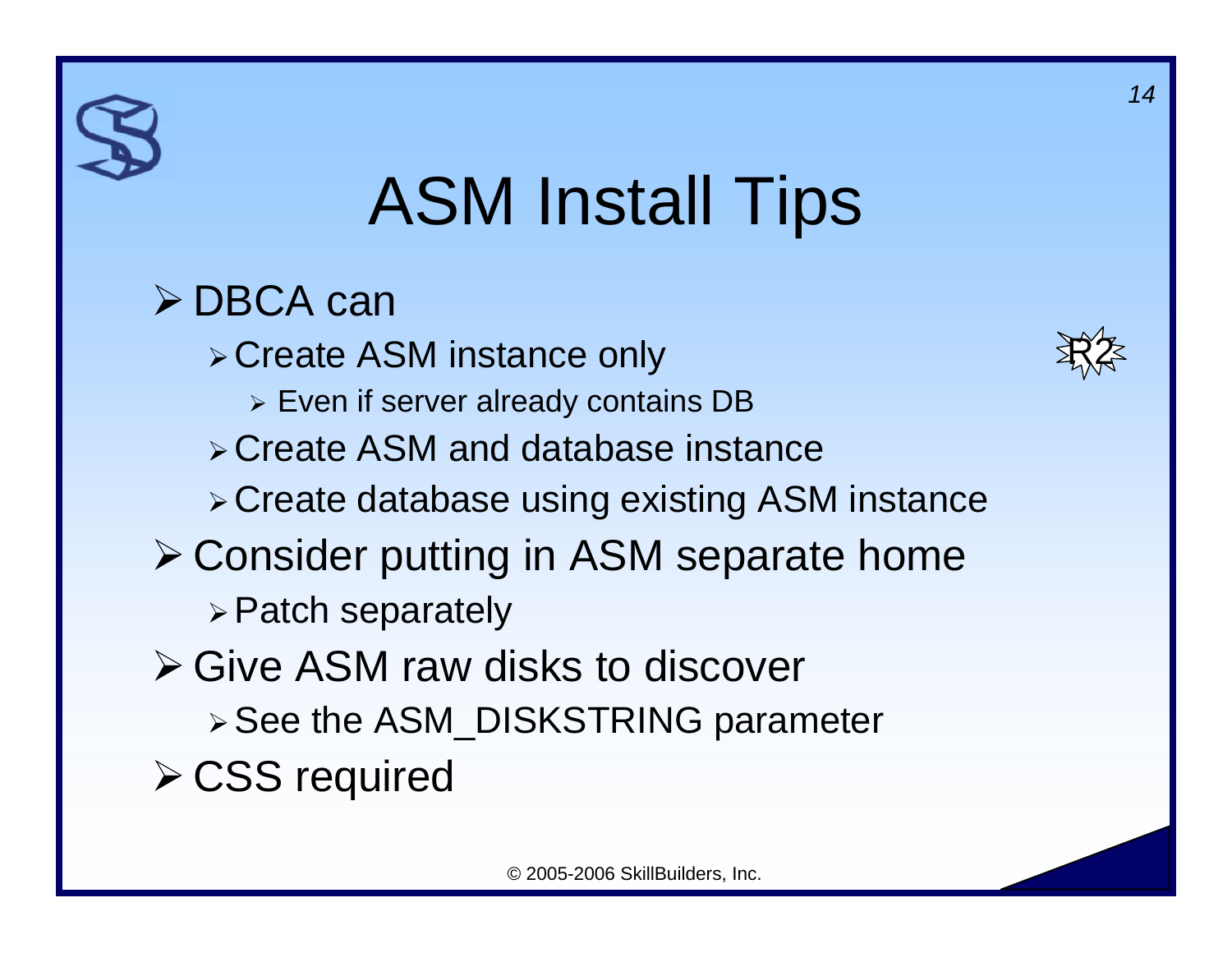#### ASM Parameters

```
instance_type='asm'
instance_type='asm'
+asm.asm_diskgroups='DATAFILE_GROUP','FLASHBACK_GROUP'
+asm.asm_diskgroups='DATAFILE_GROUP','FLASHBACK_GROUP'
asm_diskstring='c:\asmdisks\_file*'
asm_diskstring='c:\asmdisks\_file*'
asm_power_limit=1 # 1 (low), 11 (high)
asm_power_limit=1 # 1 (low), 11 (high)
processes=55 #set to handle 2 database instances
processes=55 #set to handle 2 database instances
large_pool_size=12M
large_pool_size=12M
shared_pool_size=40m
shared_pool_size=40m
db_cache_size=24m
db_cache_size=24m
remote_login_passwordfile='exclusive'
remote_login_passwordfile='exclusive'
user_dump_dest='C:\oracle\product\10.2.0\admin\+ASM\udump'
user_dump_dest='C:\oracle\product\10.2.0\admin\+ASM\udump'
background_dump_dest='C:\oracle\product\10.2.0\admin\+ASM\bdump'
background_dump_dest='C:\oracle\product\10.2.0\admin\+ASM\bdump'
core_dump_dest='C:\oracle\product\10.2.0\admin\+ASM\cdump'
core_dump_dest='C:\oracle\product\10.2.0\admin\+ASM\cdump'
compatible='10.2.0.1.0'
compatible='10.2.0.1.0'
```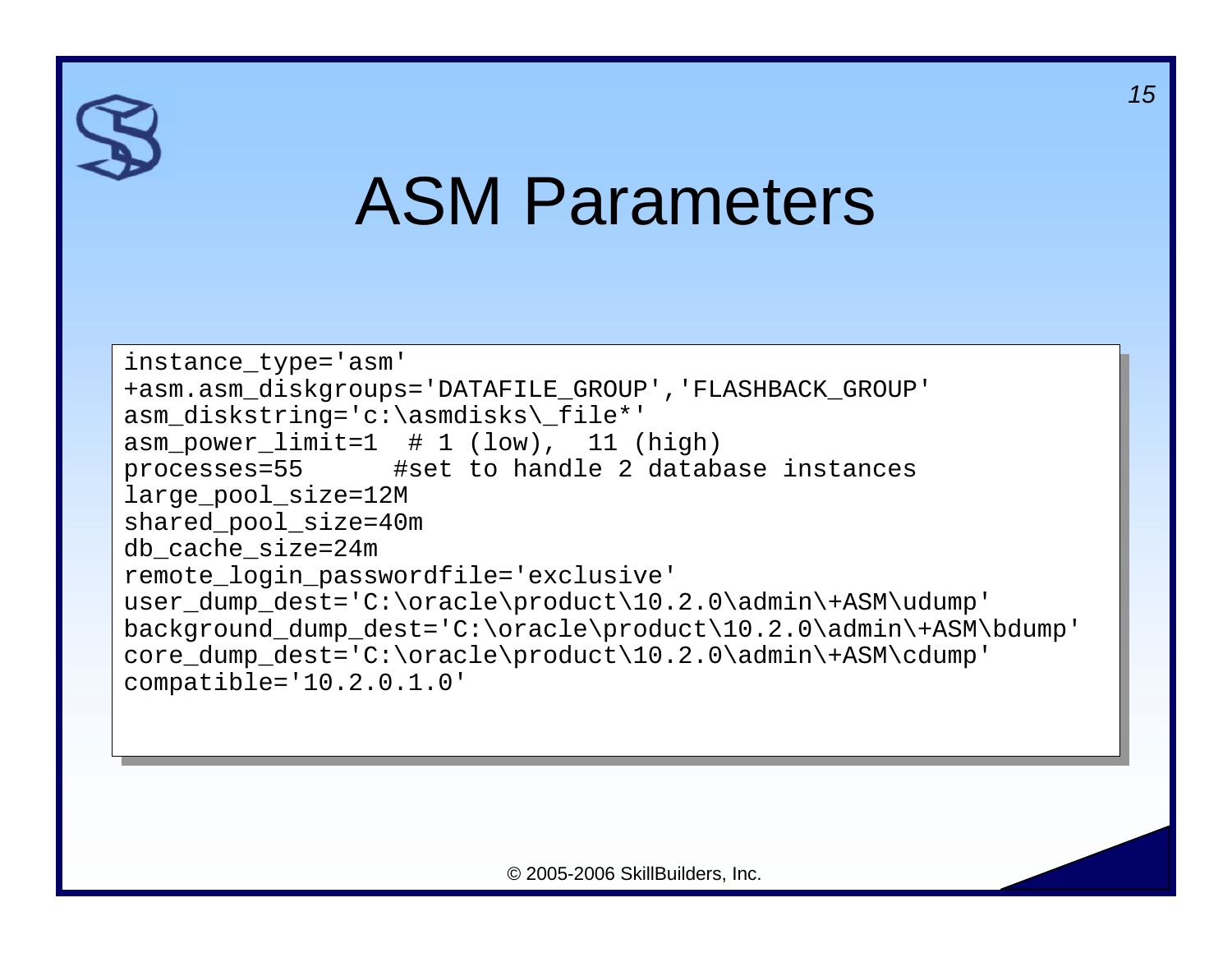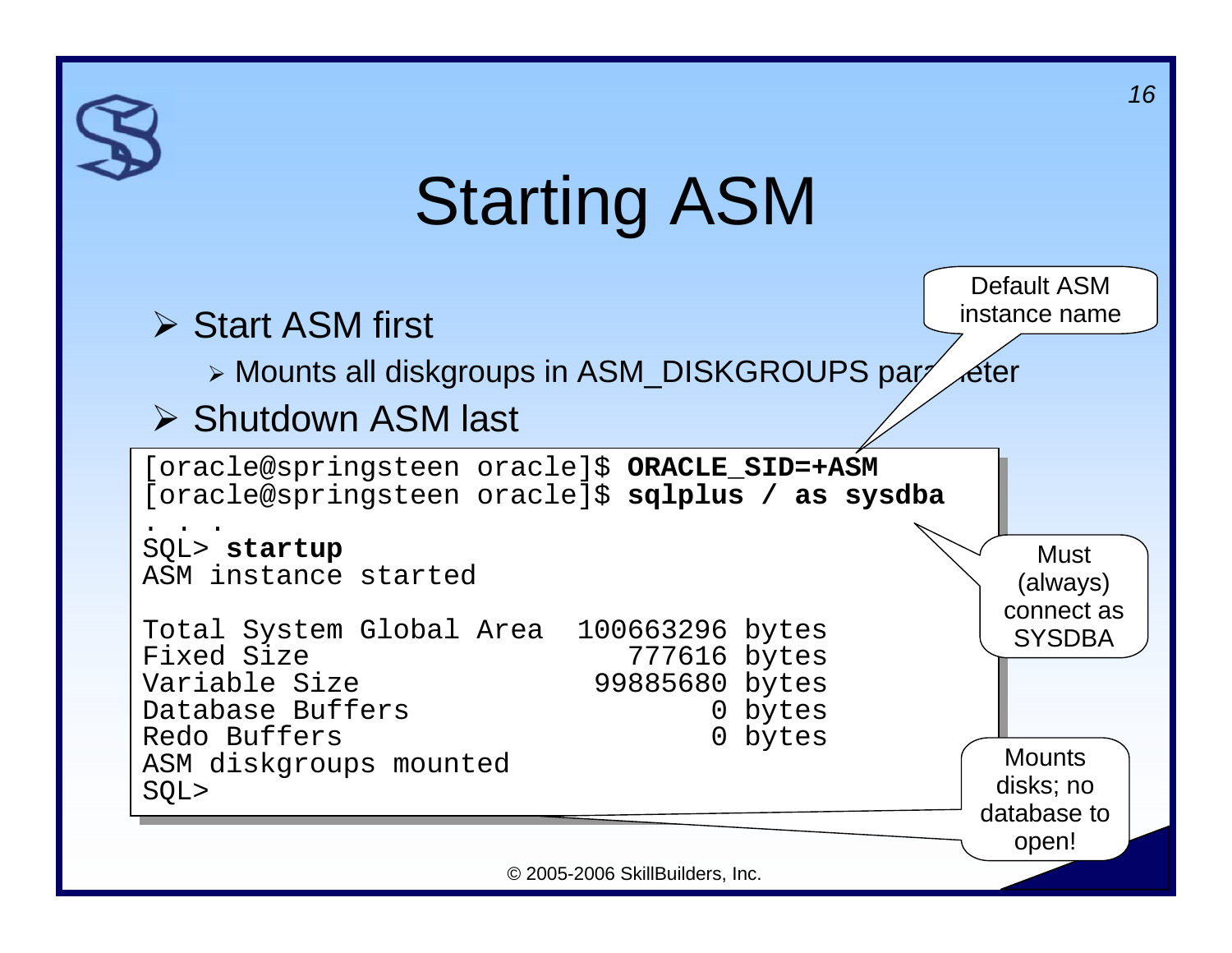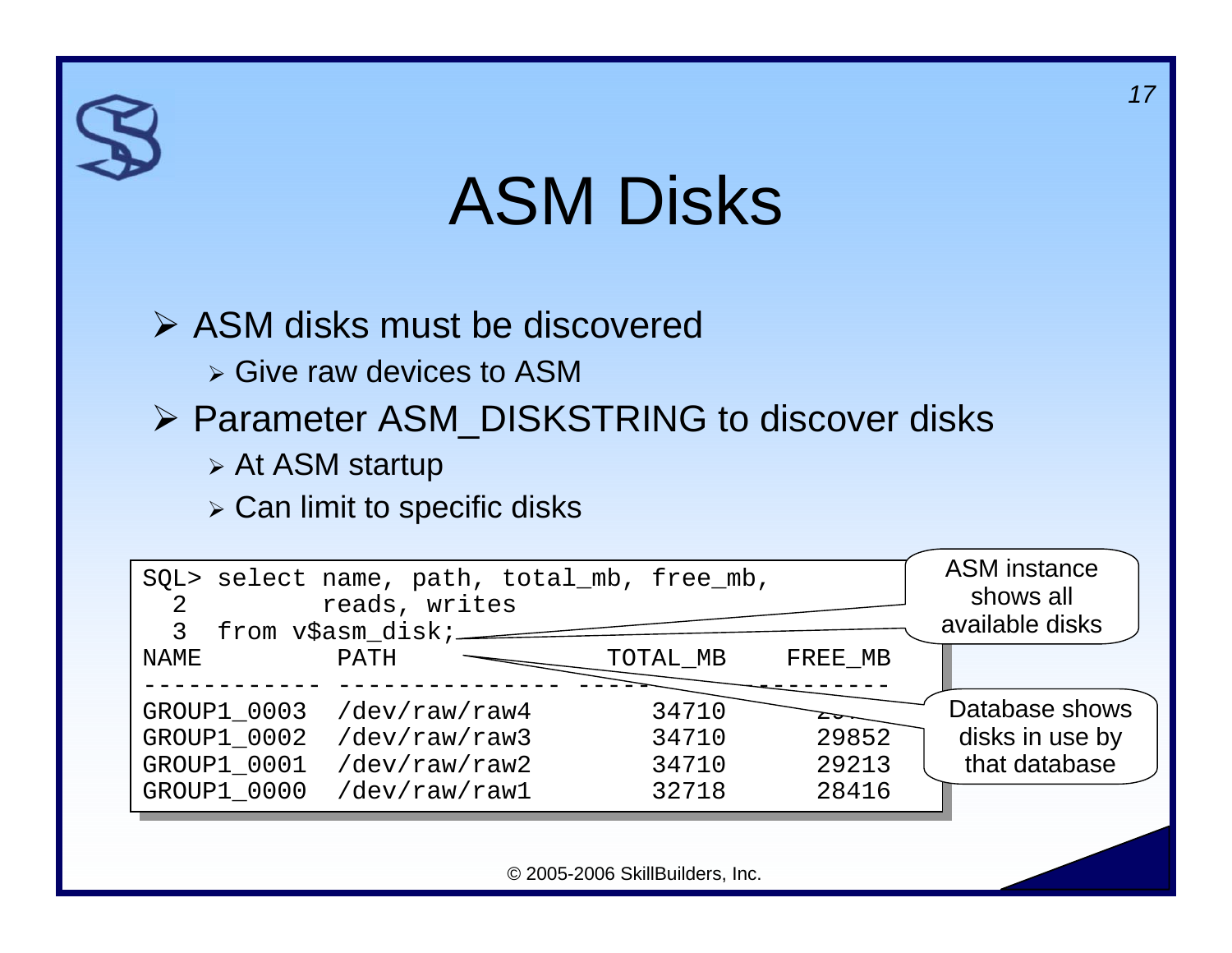# ASM Diskgroups

¾ Like a volume or storage group ¾ Contain ASM files ¾ Used by one or more database instances ¾ ASM\_DISKGROUP parameter identifies diskgroups mounted ¾ Striping for balanced IO load across disks ¾ File's extents "distributed equally across all … disks in the diskgroup"\*

> See the CREATE **DISKGROUP** example later in this lesson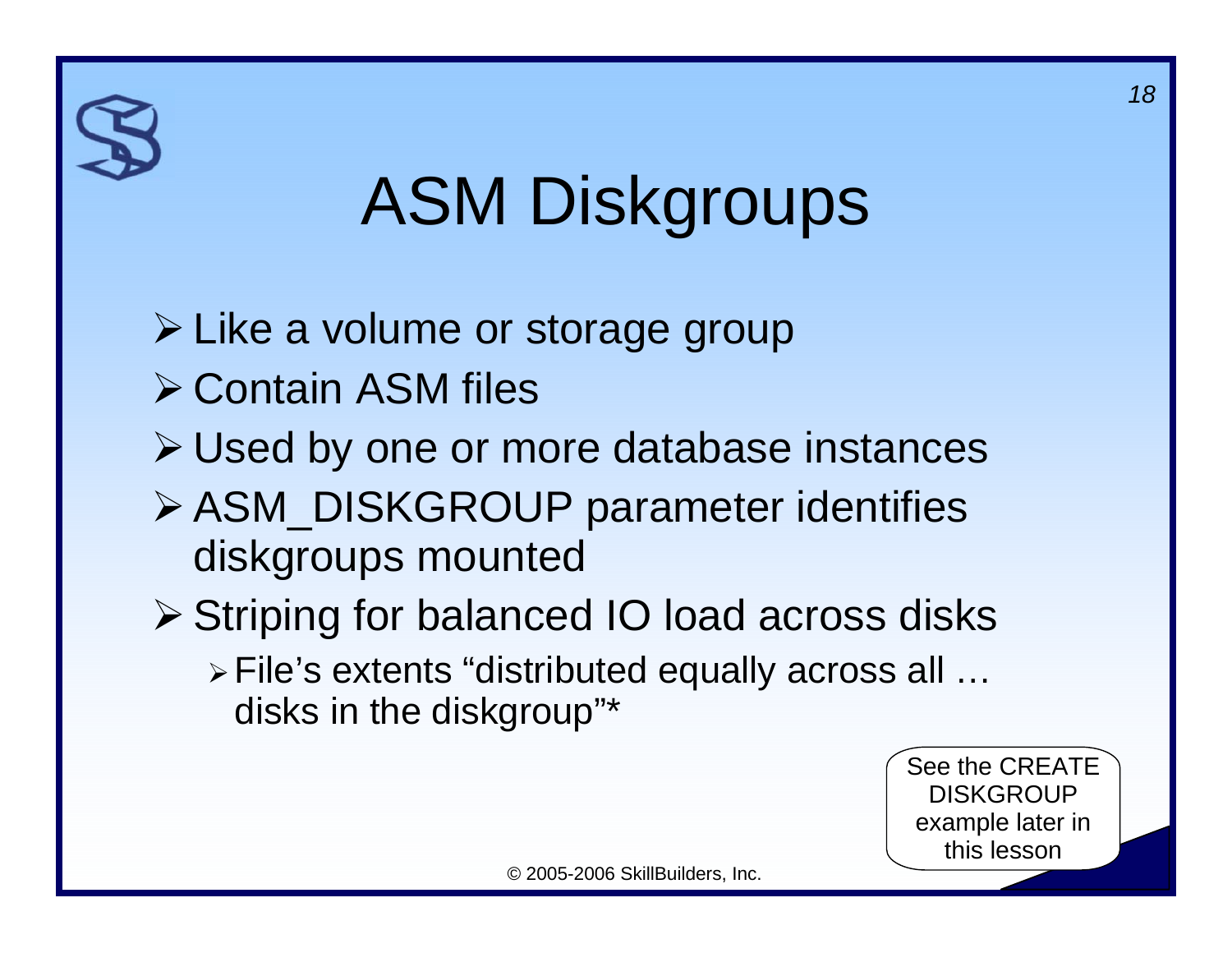# ASM Failgroups

¾ Failgroups provide ASM (internal) mirroring ¾ Mirroring options  $\triangleright$  External ¾ Use EMC or other storage product ¾ Normal ¾ 2-way ¾ High ¾ 3-way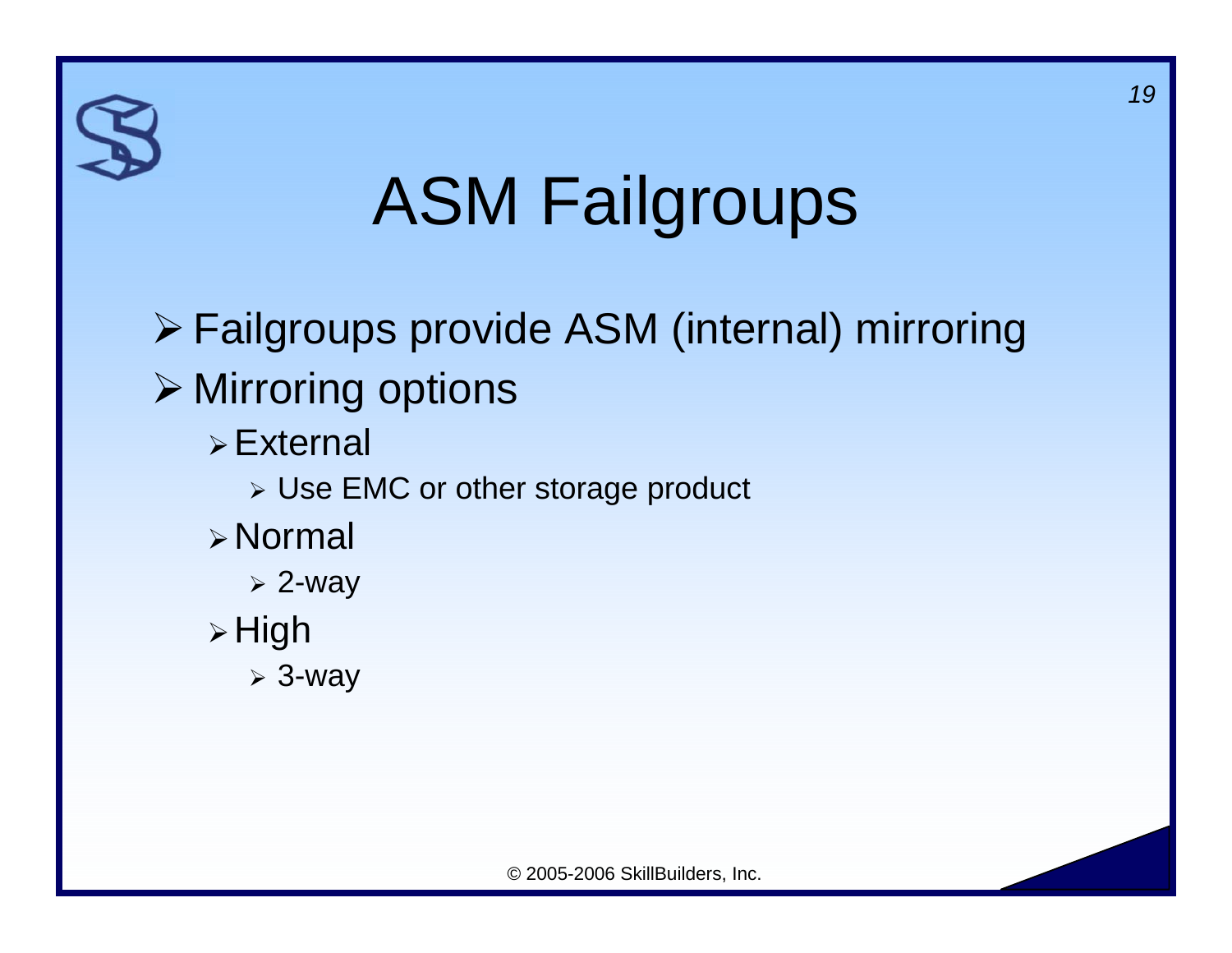|                                                                                                                                                                  |                                                                                                                                                                          | <b>Creating Diskgroup</b>                       |  |                               |  | 20 |
|------------------------------------------------------------------------------------------------------------------------------------------------------------------|--------------------------------------------------------------------------------------------------------------------------------------------------------------------------|-------------------------------------------------|--|-------------------------------|--|----|
| $\mathcal{E}$                                                                                                                                                    | +ASM> create diskgroup group1 normal redundancy<br>2 failgroup fgroup1 disk '/dev/raw/raw1', '/dev/raw/raw2'<br>failgroup fgroup2 disk '/dev/raw/raw3', '/dev/raw/raw4'; |                                                 |  |                               |  |    |
| Diskgroup created.                                                                                                                                               |                                                                                                                                                                          |                                                 |  |                               |  |    |
|                                                                                                                                                                  | SQL> select * from v\$asm_diskgroup;                                                                                                                                     |                                                 |  |                               |  |    |
|                                                                                                                                                                  | GROUP_NUMBER NAME SECTOR_SIZE BLOCK_SIZE                                                                                                                                 |                                                 |  |                               |  |    |
|                                                                                                                                                                  | 1 GROUP1                                                                                                                                                                 | 512 4096                                        |  |                               |  |    |
|                                                                                                                                                                  | ALLOCATION_UNIT_SIZE STATE TYPE TOTAL_MB FREE_MB                                                                                                                         |                                                 |  |                               |  |    |
|                                                                                                                                                                  | 1048576 MOUNTED NORMAL 136848 136744                                                                                                                                     |                                                 |  |                               |  |    |
| +ASM> select g.name as group_name, d.name as disk_name, d.path, d.failgro<br>2 from v\$asm_diskgroup g, v\$asm_disk d<br>3 where g.group_number = d.group_number |                                                                                                                                                                          |                                                 |  |                               |  |    |
|                                                                                                                                                                  | GROUP_NAME DISK_NAME PATH PATH FAILGROUP                                                                                                                                 |                                                 |  |                               |  |    |
| GROUP1<br>GROUP1<br>GROUP1                                                                                                                                       | GROUP1 GROUP1_0003 /dev/raw/raw4 FGROUP2<br>GROUP1_0002<br>GROUP1 0001<br>GROUP1_0000                                                                                    | /dev/raw/raw3<br>/dev/raw/raw2<br>/dev/raw/raw1 |  | FGROUP2<br>FGROUP1<br>FGROUP1 |  |    |
| © 2005-2006 SkillBuilders, Inc.                                                                                                                                  |                                                                                                                                                                          |                                                 |  |                               |  |    |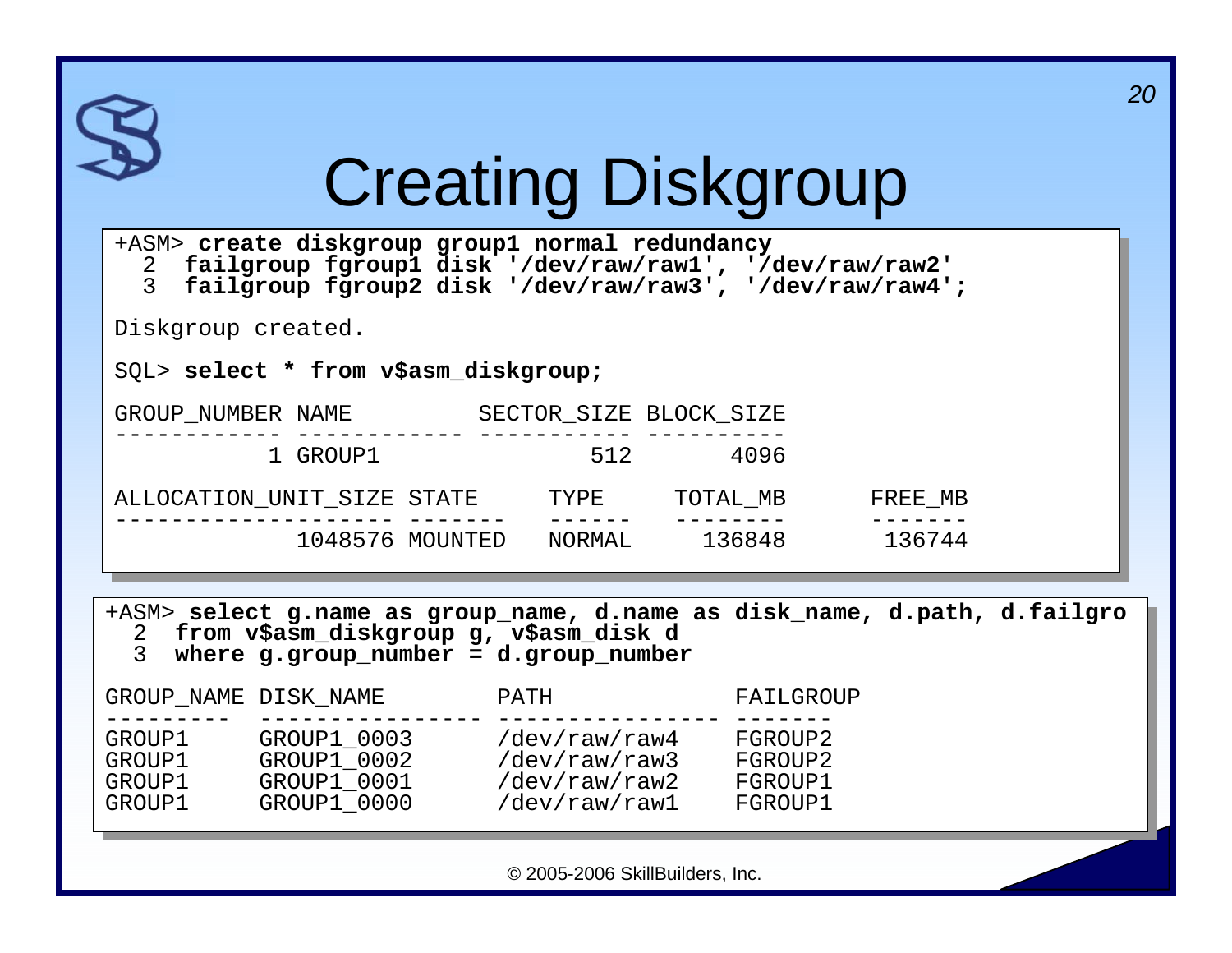# Altering Diskgroup

¾ Easily add or remove disks while database open ¾ Automatic rebalancing starts

| +ASM> alter diskgroup group1 drop disk GROUP1_0002; |          |                                 |       |          |          |  |  |
|-----------------------------------------------------|----------|---------------------------------|-------|----------|----------|--|--|
| Diskgroup altered.                                  |          |                                 |       |          |          |  |  |
| +ASM> select * from v\$asm_operation<br>2 /         |          |                                 |       |          |          |  |  |
| GROUP NUMBER OPERA STAT                             | POWER    | ACTUAL                          | SOFAR | EST_WORK | EST_RATE |  |  |
| 1 REBAL RUN                                         | $\sim$ 1 | $\mathbf{1}$                    | 181   | 1275     | 338      |  |  |
| EST_MINUTES                                         |          |                                 |       |          |          |  |  |
| 3                                                   |          |                                 |       |          |          |  |  |
|                                                     |          |                                 |       |          |          |  |  |
|                                                     |          | © 2005-2006 SkillBuilders, Inc. |       |          |          |  |  |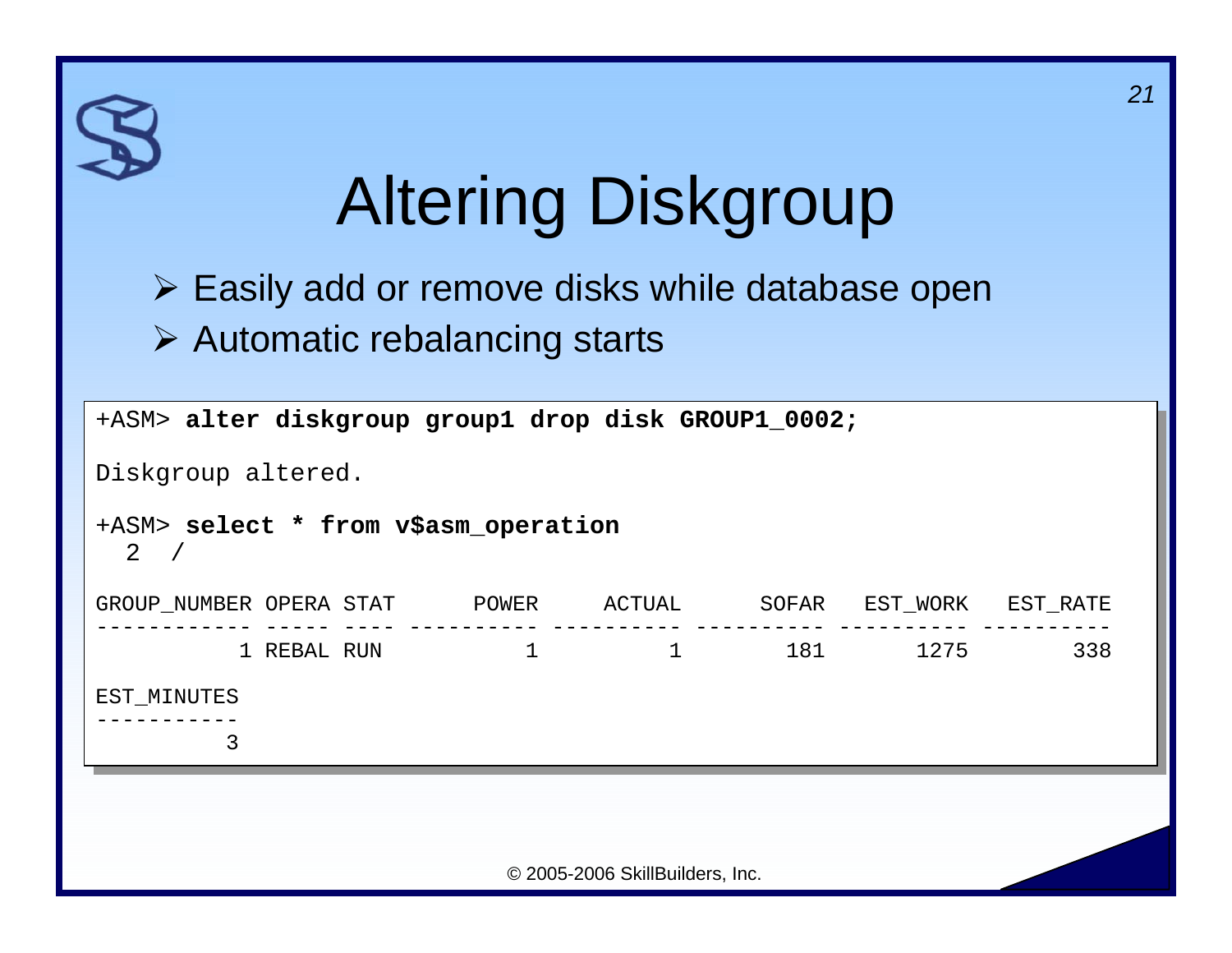# Referencing Disk Group...

*22*

#### ¾ Creating datafiles follow 9i OMF conventions ¾ Location

 $\triangleright$  Size

#### ¾ New file name convention

| LINUX> create tablespace class datafile size 5m;                                                         |                                                                                  |  |  |  |  |
|----------------------------------------------------------------------------------------------------------|----------------------------------------------------------------------------------|--|--|--|--|
| Tablespace created.                                                                                      | <b>DROP</b> removes<br>file from ASM                                             |  |  |  |  |
| LINUX> select file_name, bytes from dba_data_files<br>where $tablespace_name = 'CLASS'$ ;<br>$2^{\circ}$ | diskgroup                                                                        |  |  |  |  |
| FILE NAME                                                                                                | <b>BYTES</b>                                                                     |  |  |  |  |
| +GROUP1/linux3/datafile/class.1083.1                                                                     | $\Gamma$ $\cap$ $\wedge$ $\cap$ $\cap$ $\wedge$<br>LINUX> drop táblespace class; |  |  |  |  |
|                                                                                                          | Tablespace dropped.                                                              |  |  |  |  |
| © 2005-2006 SkillBuilders, Inc.                                                                          |                                                                                  |  |  |  |  |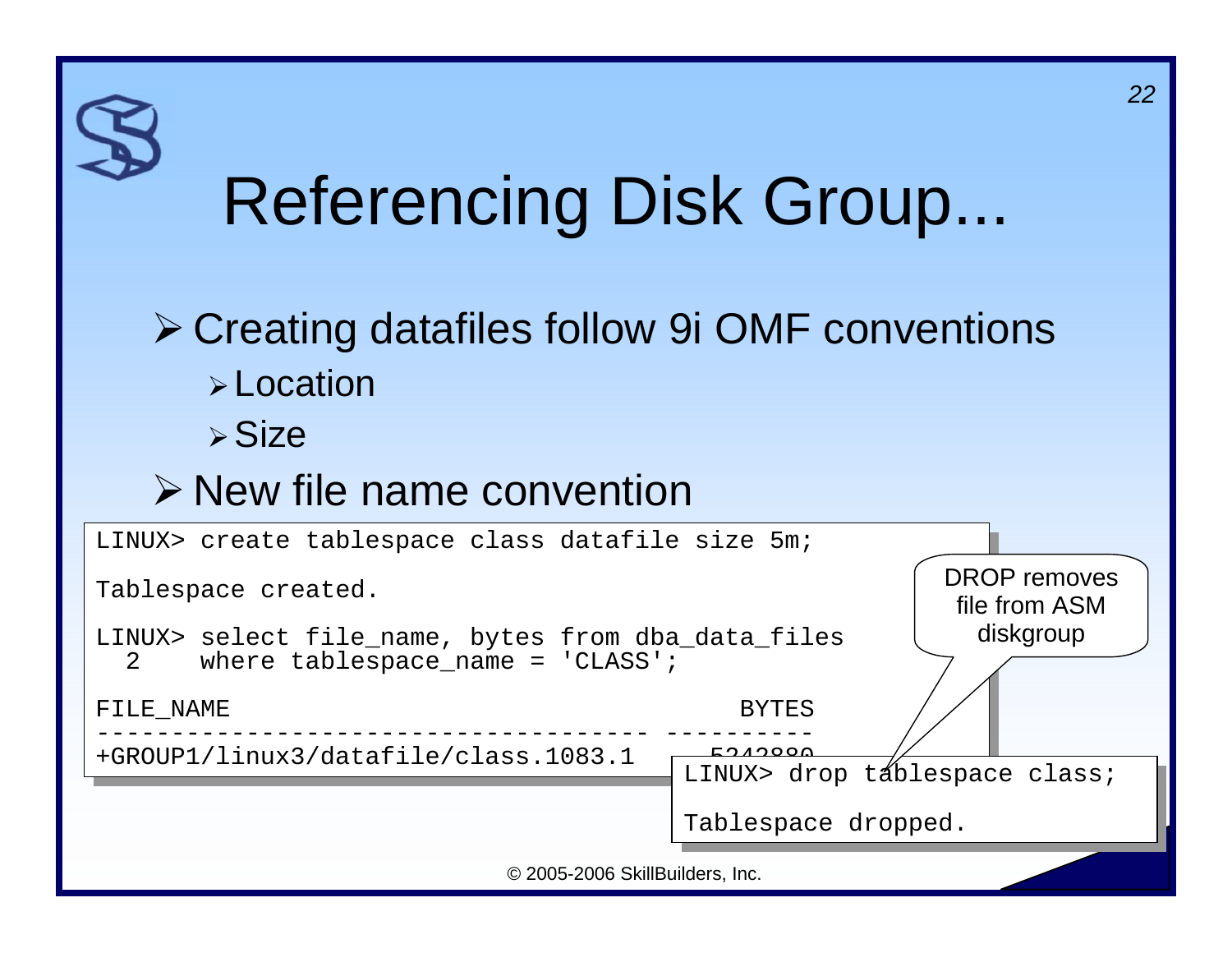|                                 | Referencing Disk Group                                                                   | 23                                                          |  |  |  |
|---------------------------------|------------------------------------------------------------------------------------------|-------------------------------------------------------------|--|--|--|
|                                 | $\triangleright$ Easy to override OMF diskgroup                                          | Just specify diskgroup<br>name; ASM figures out<br>the rest |  |  |  |
|                                 | LINUX> create tablespace class datafile '+group1' size 1m;                               |                                                             |  |  |  |
|                                 | Tablespace created.                                                                      |                                                             |  |  |  |
|                                 | LINUX> select file_name, bytes from dba_data_files<br>2 where tablespace_name = 'CLASS'; |                                                             |  |  |  |
|                                 | FILE NAME<br><b>BYTES</b>                                                                |                                                             |  |  |  |
|                                 | +GROUP1/linux3/datafile/class.1083.3<br>1048576                                          |                                                             |  |  |  |
|                                 |                                                                                          |                                                             |  |  |  |
|                                 | LINUX> alter tablespace class add datafile '+group1' size 1m;                            |                                                             |  |  |  |
|                                 | Tablespace altered.                                                                      |                                                             |  |  |  |
|                                 |                                                                                          | Use diskgroup<br>name in ALTER                              |  |  |  |
| © 2005-2006 SkillBuilders, Inc. |                                                                                          |                                                             |  |  |  |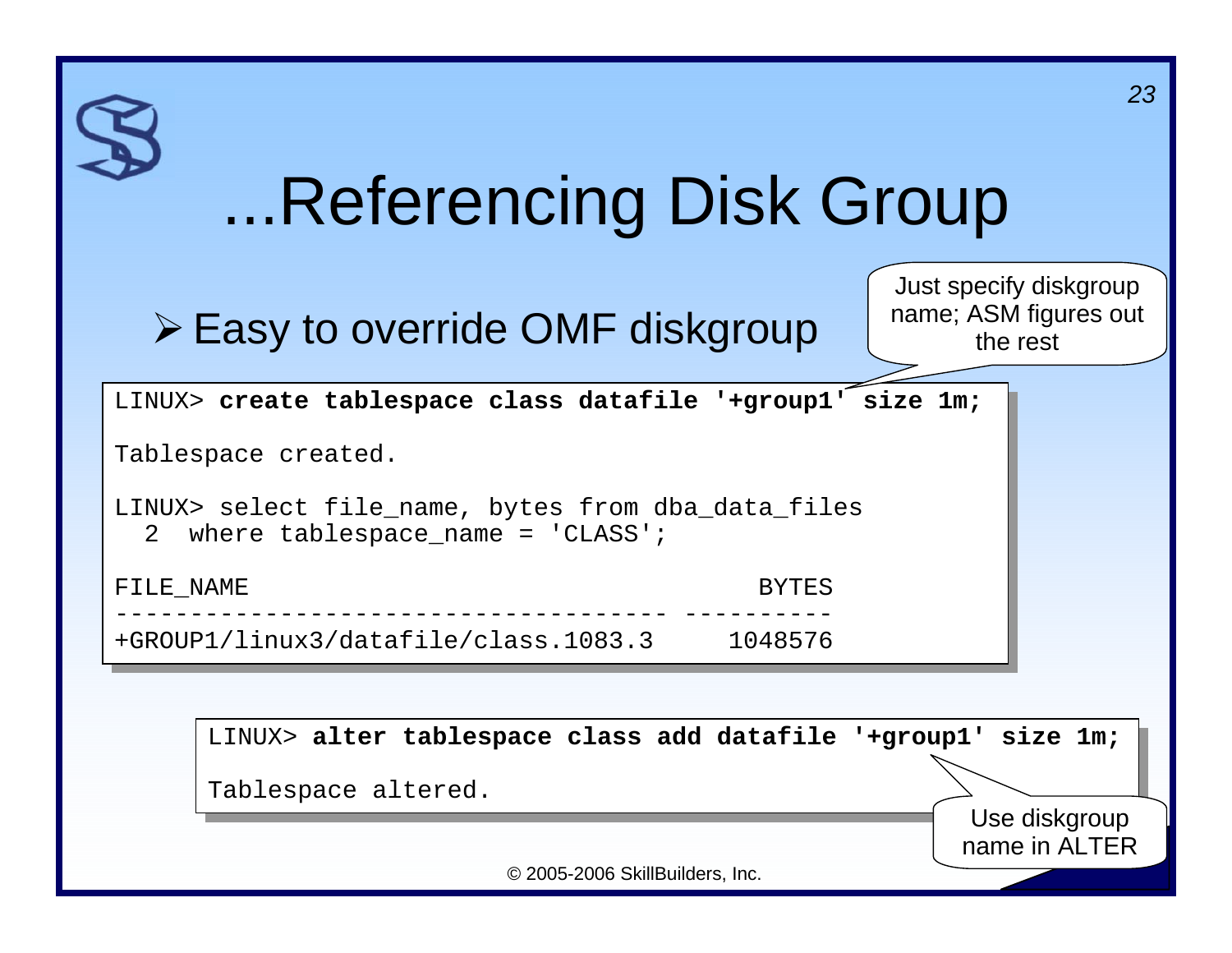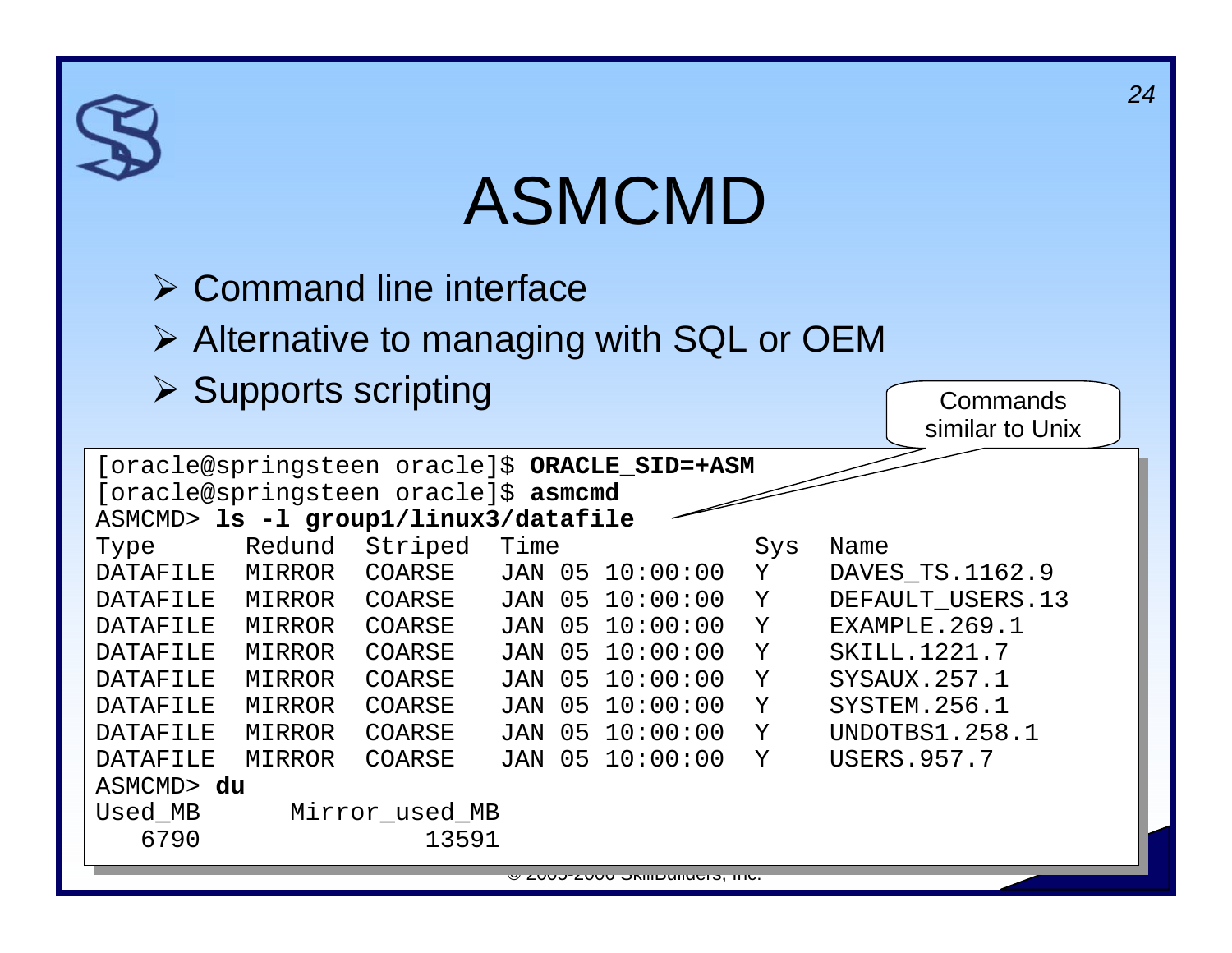### R2 Enhancements...

¾ OEM provides ASM migration utility ¾ DBMS\_FILE\_TRANSFER ¾ Migrate to or from ASM / OS file system ¾ Backward / forward compatibility ¾ 10.2 ASM instance supports 10.1 database ¾ 10.1 ASM instance supports 10.2 database  $\triangleright$  FTP tool to copy files in / out ¾ XML DB virtual folder support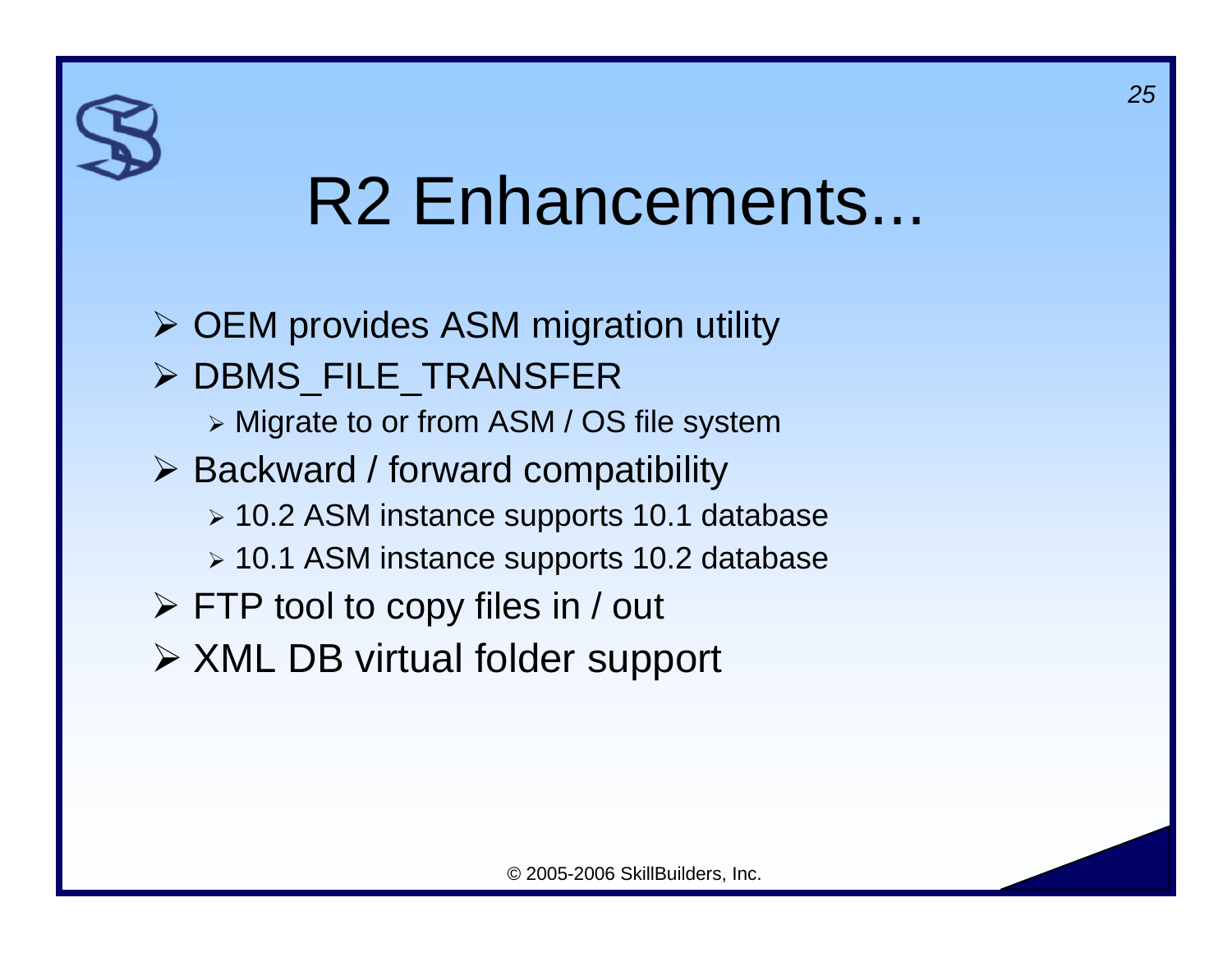#### ...R2 Enhancements...

#### $\triangleright$  New views

- ¾ V\$ASM\_DISK\_STAT, V\$ASM\_DISKGROUP\_STAT
- ¾ More efficient than V\$DISK, V\$ASM\_DISKGROUPUsable free space
- ¾ Space that's safe to use considering mirroring
- ¾ RAC and single-instance DB's can share an ASM instance
- ¾ STARTUP displays ASM Cache size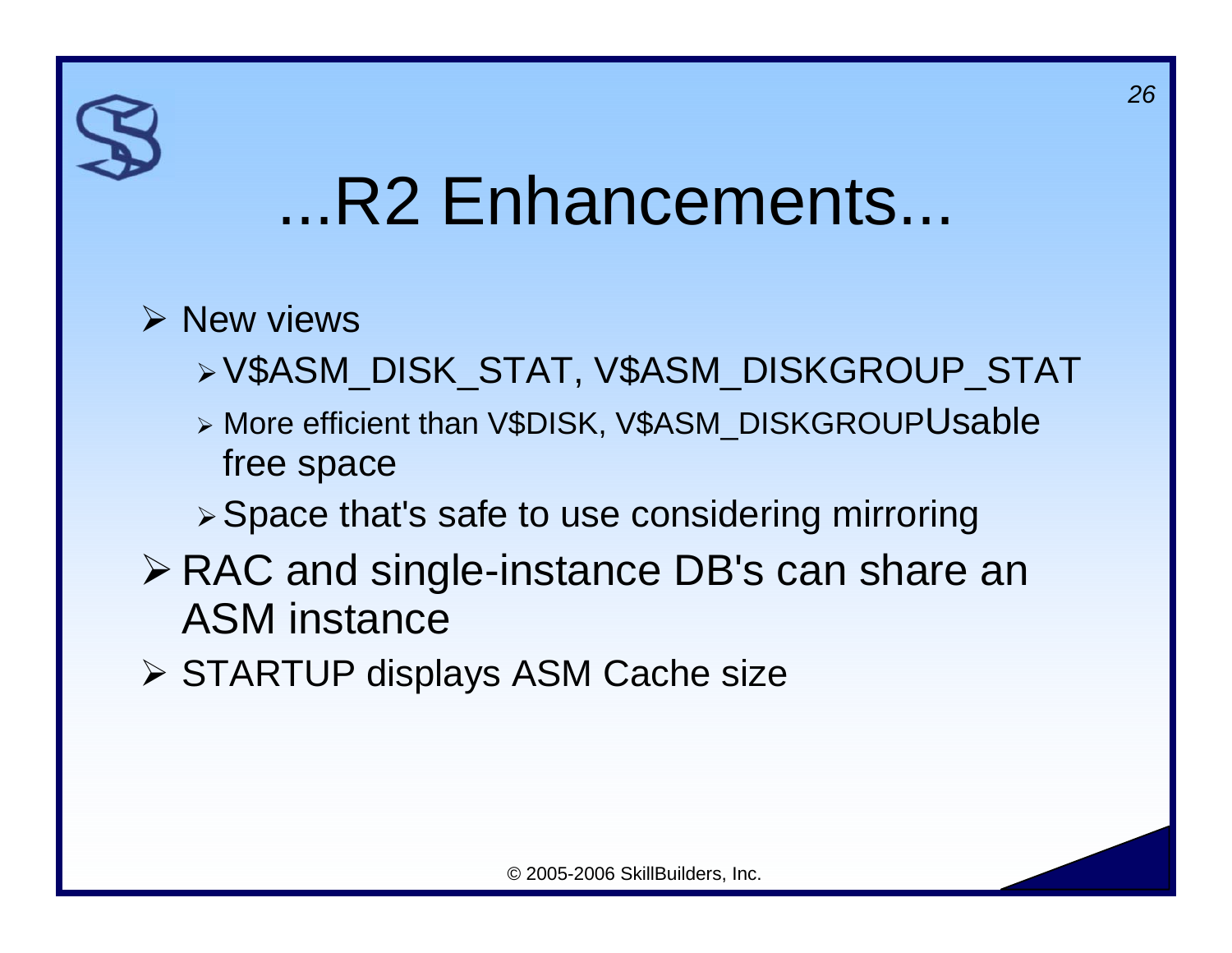#### ...R2 Enhancements

- ¾ SHUTDOWN returns error if database connected ¾ ORA-15097
- ¾ Wait for rebalance op to complete ¾ Request WAIT on ALTER DISKGROUP
	- ¾ Can help in scripts
- ¾ ASM\_POWER\_LIMIT=0
	- ¾ Disables automatic rebalance ops
	- ¾ Suspends in-progress ops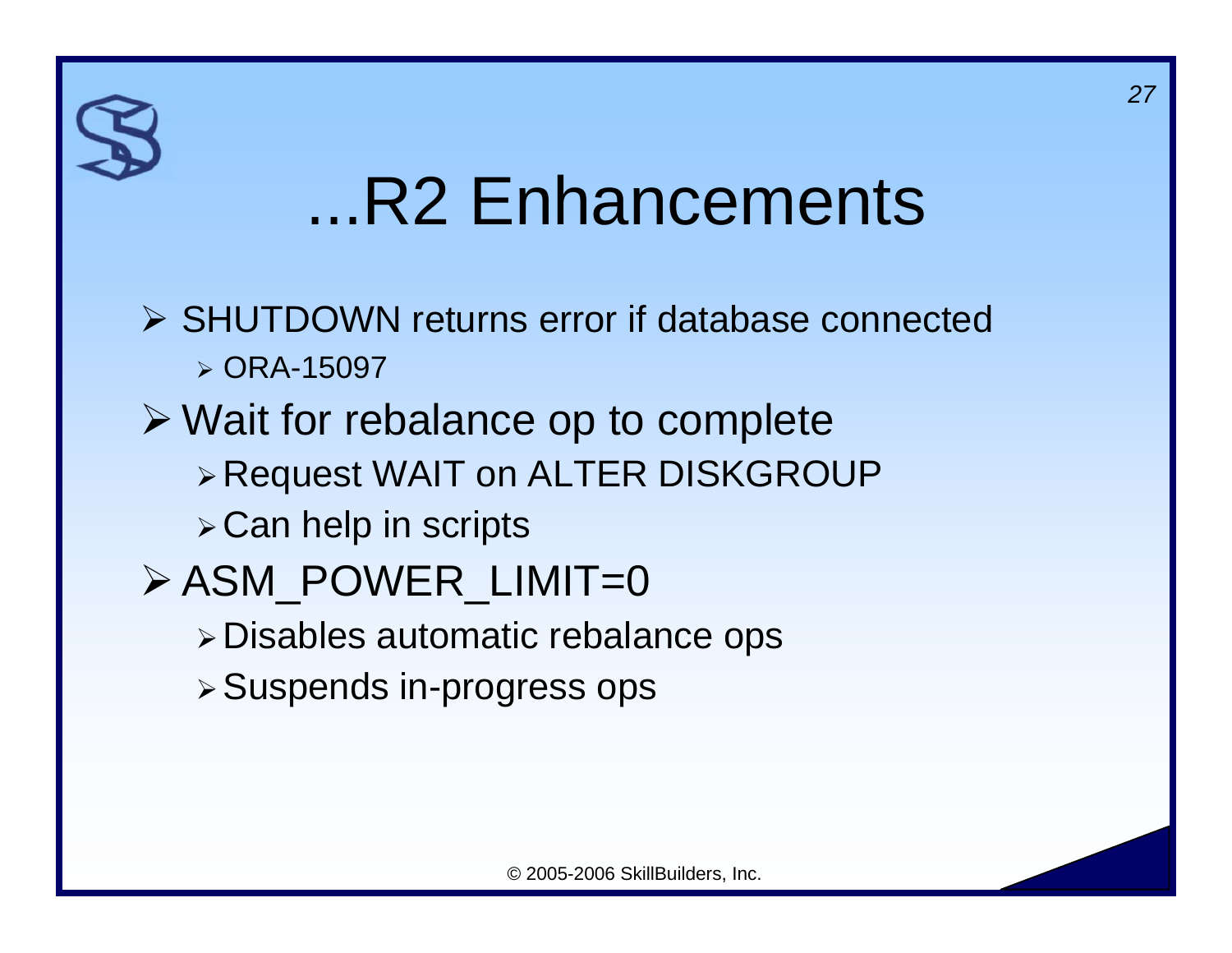# ASM and SAN Best Practices

- ¾ Use ASM external redundancy ¾ Let NAS create mirrors ¾ Use like disks in one disk group ¾ Give more than 1 LUN to a disk group ¾ Let ASM do the striping
	- ¾ No performance hit for double striping (stripe-onstripe)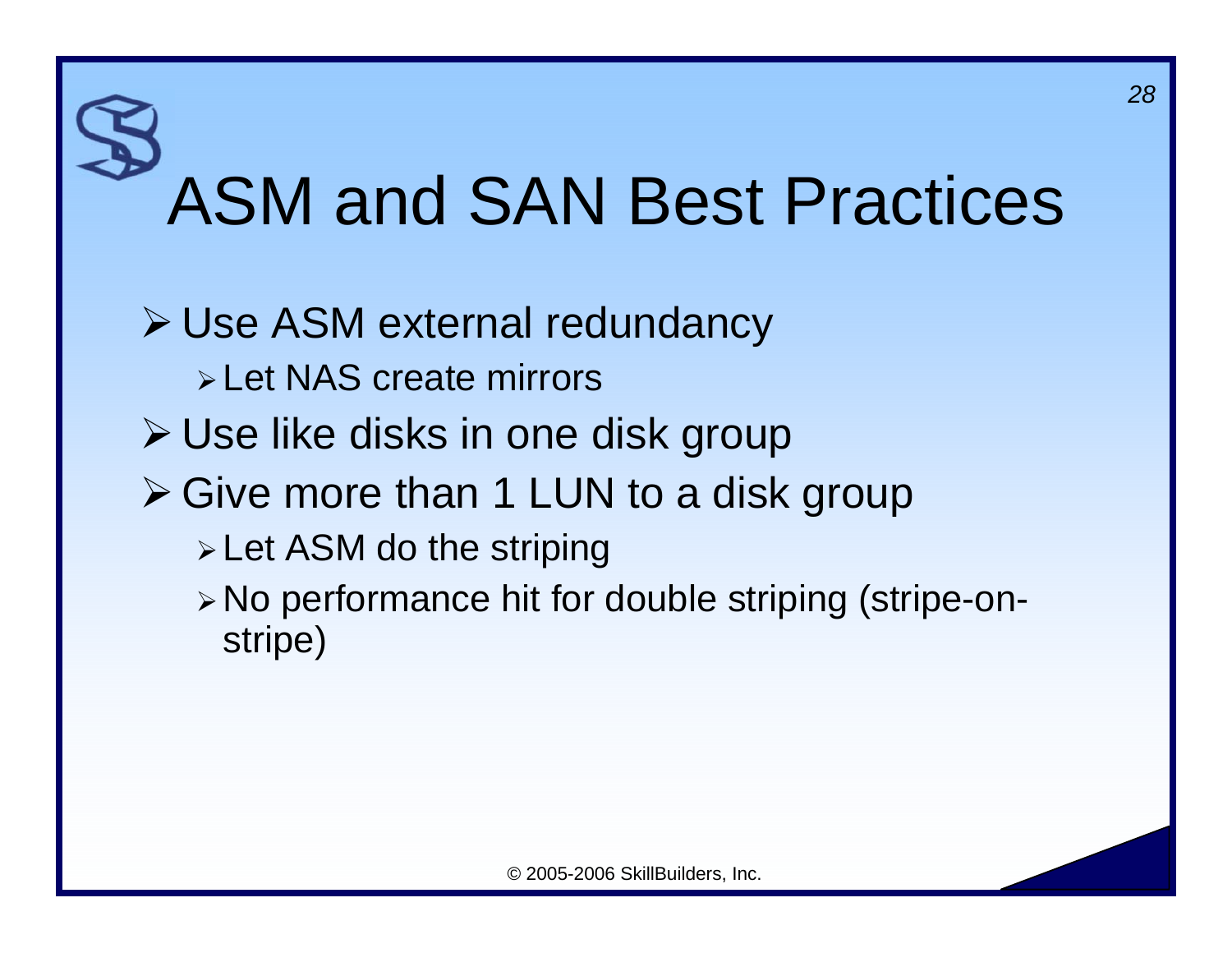# ASM and SAN Best Practices

- ¾ Use a multi-pathing solution to prevent SPOF on SAN
	- ¾ e.g. HP Secure Path, EMC Powerpath
	- <sup>¾</sup>Manage device (LUN) with ASM or LVM, not both
- ¾ Configure async I/O
- ¾ Many white papers on ASM home page ¾ oracle.com/technology/products/database/asm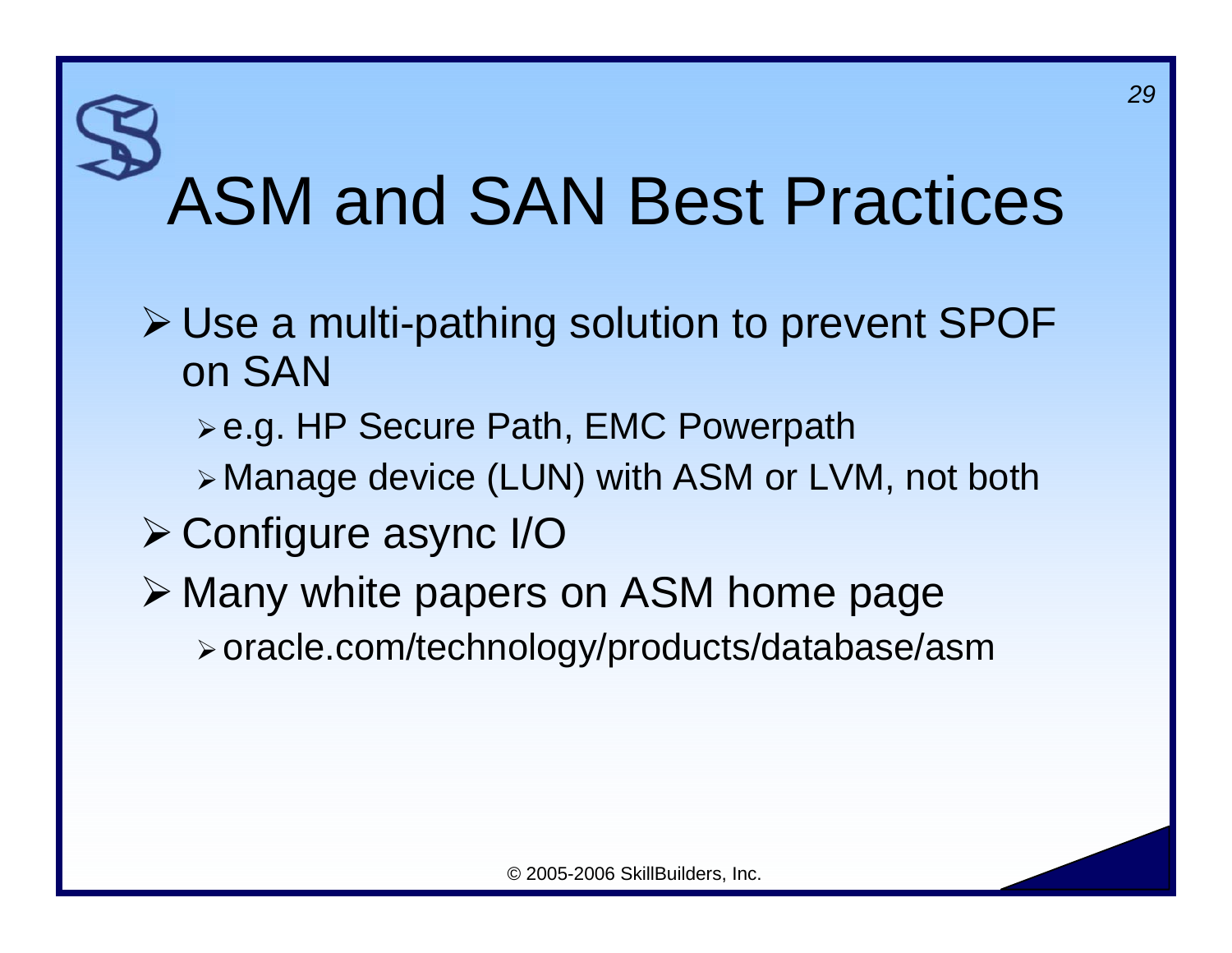### Summary...

#### ¾ ASM is a built-in file system and volume manager

- ¾ Provides automated S.A.M.E.
- ¾ Easier disk management
- ¾ Use instead of other file systems
- ¾ ASM instance manages diskgroup metadata
	- ¾ One per physical server
- ¾ Install ASM with DBCA
	- $\triangleright$  Put in separate home
- $\triangleright$  At startup:
	- ¾ ASM\_DISKSTRING controls disk discovery
	- ¾ ASM\_DISKGROUP names diskgroups to be mounted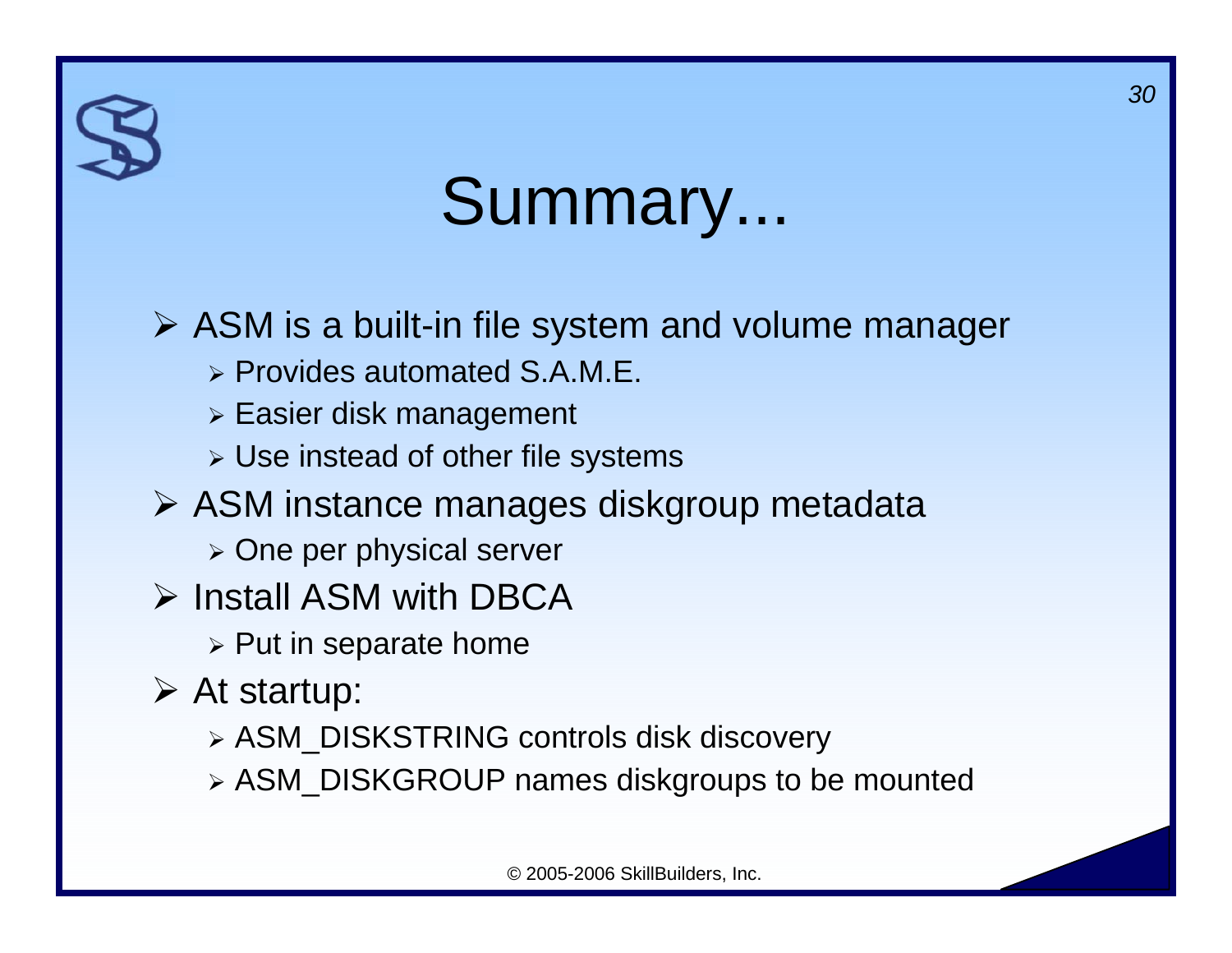#### ...Summary

 $\triangleright$  Diskgroup is the main object

- $\triangleright$  Define disks in the group
- ¾ Define failgroups for redundancy
- ¾ Manage ASM with SQL or asmcmd
	- ¾ asmcmd provides Unix-like commands
- $\triangleright$  Backup datafiles with RMAN
	- ¾ Datafiles not visible to the OS
- ¾ Can mix ASM files with OS or raw
- ¾ R2 provides DBMS\_FILE\_TRANSFER for migration
- ¾ Works with NAS/SAN, DAS
- ¾ Works for single-instance or RAC databases
- $\triangleright$  Nice feature!

© 2005-2006 SkillBuilders, Inc.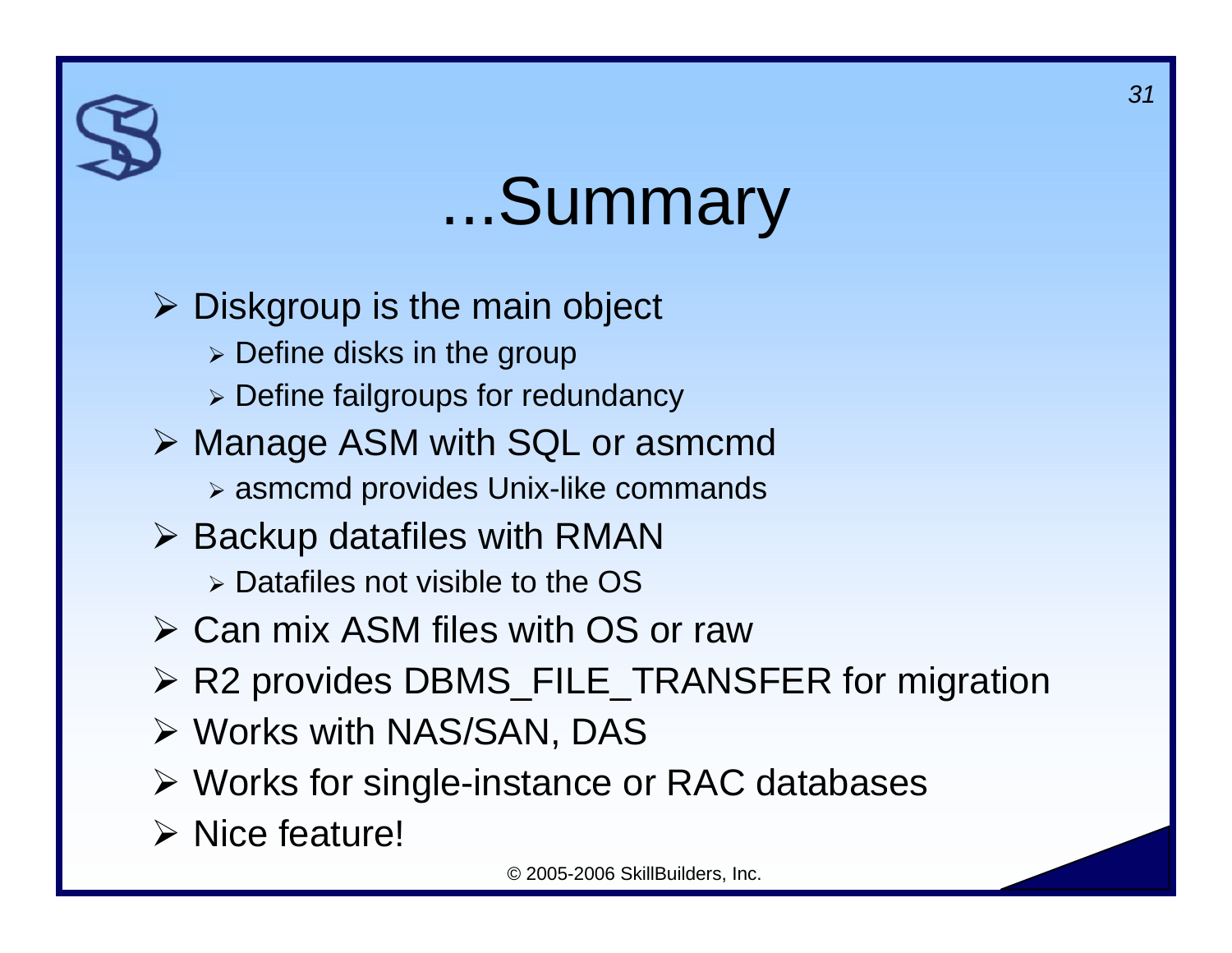### Helpful Resources

#### © 2005-2006 SkillBuilders, Inc. ¾ Class from SkillBuilders, free tutorials ¾ See www.skillbuilders.com¾ ASM Home Page ¾ oracle.com/technology/products/database/asm ¾ Arup Nanda's articles particularly helpful ¾ www.idevelopment.info ¾ Jeff Hunter's home page ¾ Cookbook how-to examples ¾ Oracle10g Administrator's Guide ¾ Chapter 12 ¾ Oracle10g Installation Guide for your platform ¾ Recommended reading to get up and running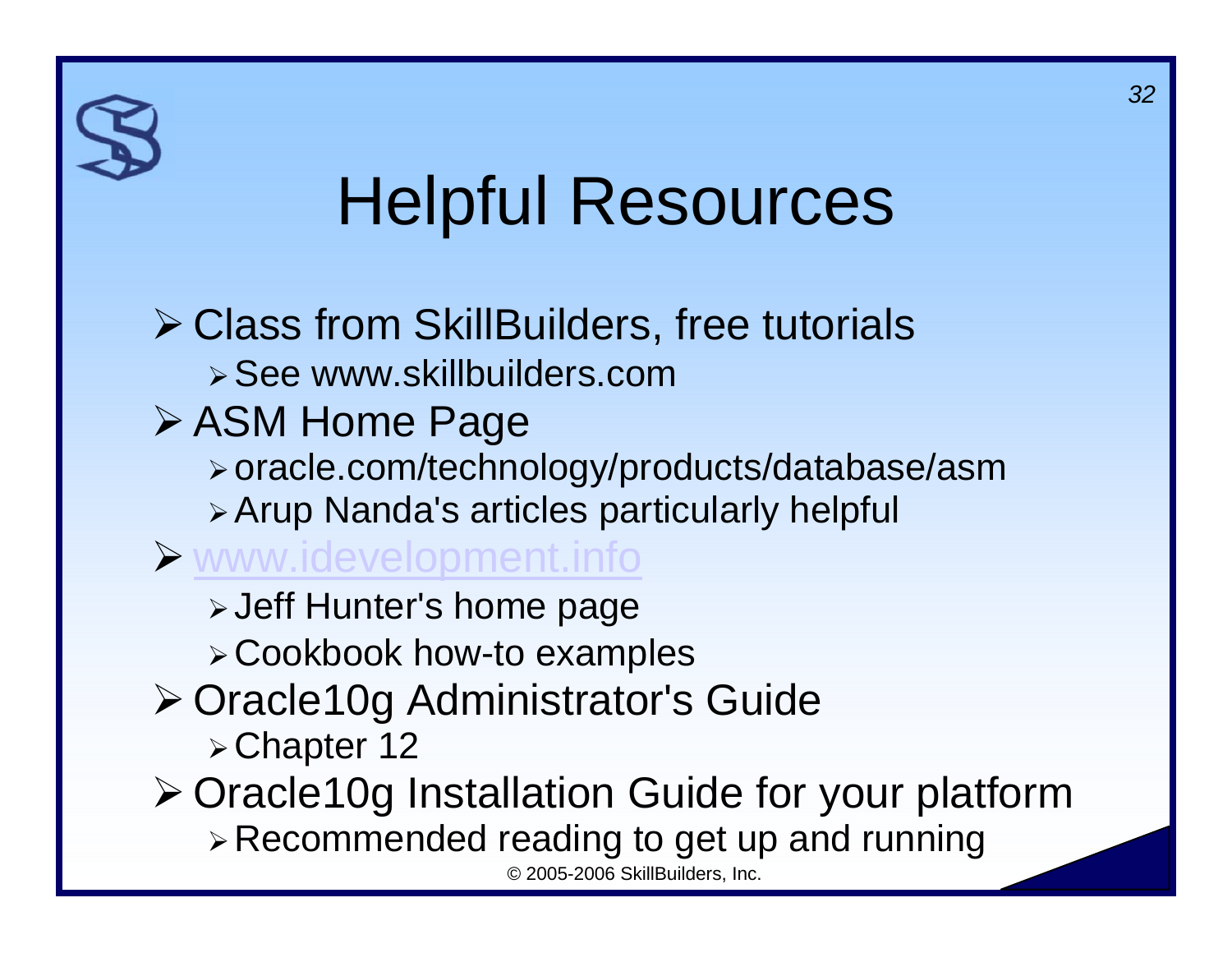